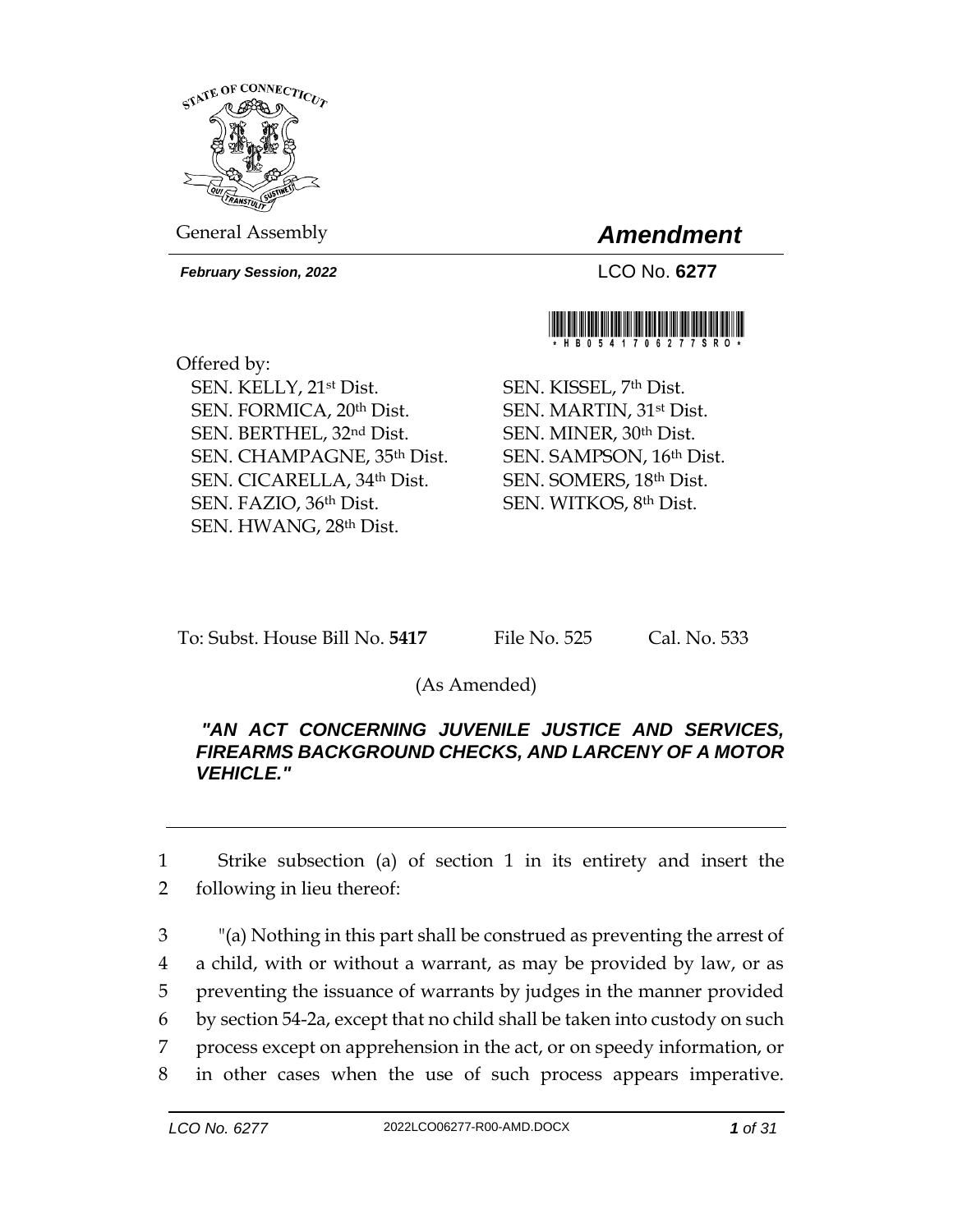Whenever a child is arrested and charged with a delinquent act, such child (1) shall be brought before a judge of the Superior Court not later 11 than the fifth business day after such arrest, unless required sooner pursuant to subsection (e) of this section, and (2) shall, if arrested for the commission of a felony or a class A misdemeanor, an offense for which another person suffers a serious physical injury or loss of life, sexual assault, a serious juvenile offense or an offense involving the use of a firearm, or if such child is arrested for the commission of any other delinquent act, may be required to submit to the taking of **[**his**]** such child's photograph, physical description and fingerprints. Notwithstanding the provisions of section 46b-124, as amended by this act, the name, photograph and custody status of any child arrested for the commission of a capital felony under the provisions of section 53a- 54b in effect prior to April 25, 2012, or class A felony may be disclosed to the public." After the last section, add the following and renumber sections and internal references accordingly: "Sec. 501. Section 10-220p of the general statutes is repealed and the following is substituted in lieu thereof (*Effective October 1, 2022*): 28 Guidance counselors and school counselors shall discuss the benefits 29 of attending a trade school and may provide materials concerning manufacturing, military and law enforcement careers when discussing

career or traditional two or four-year college options with students.

 Sec. 502. (NEW) (*Effective October 1, 2022*) (a) On or before July 1, 2023, the Labor Department, in collaboration with the Departments of Education and Economic and Community Development and local or regional boards of education, shall develop and implement a summer jobs program for high school students in at-risk communities. The purpose of the program shall be to connect high school students in such communities with summer employment opportunities with local businesses, hospitals, municipalities and other organizations.

(b) The Labor Department shall develop criteria to (1) identify at-risk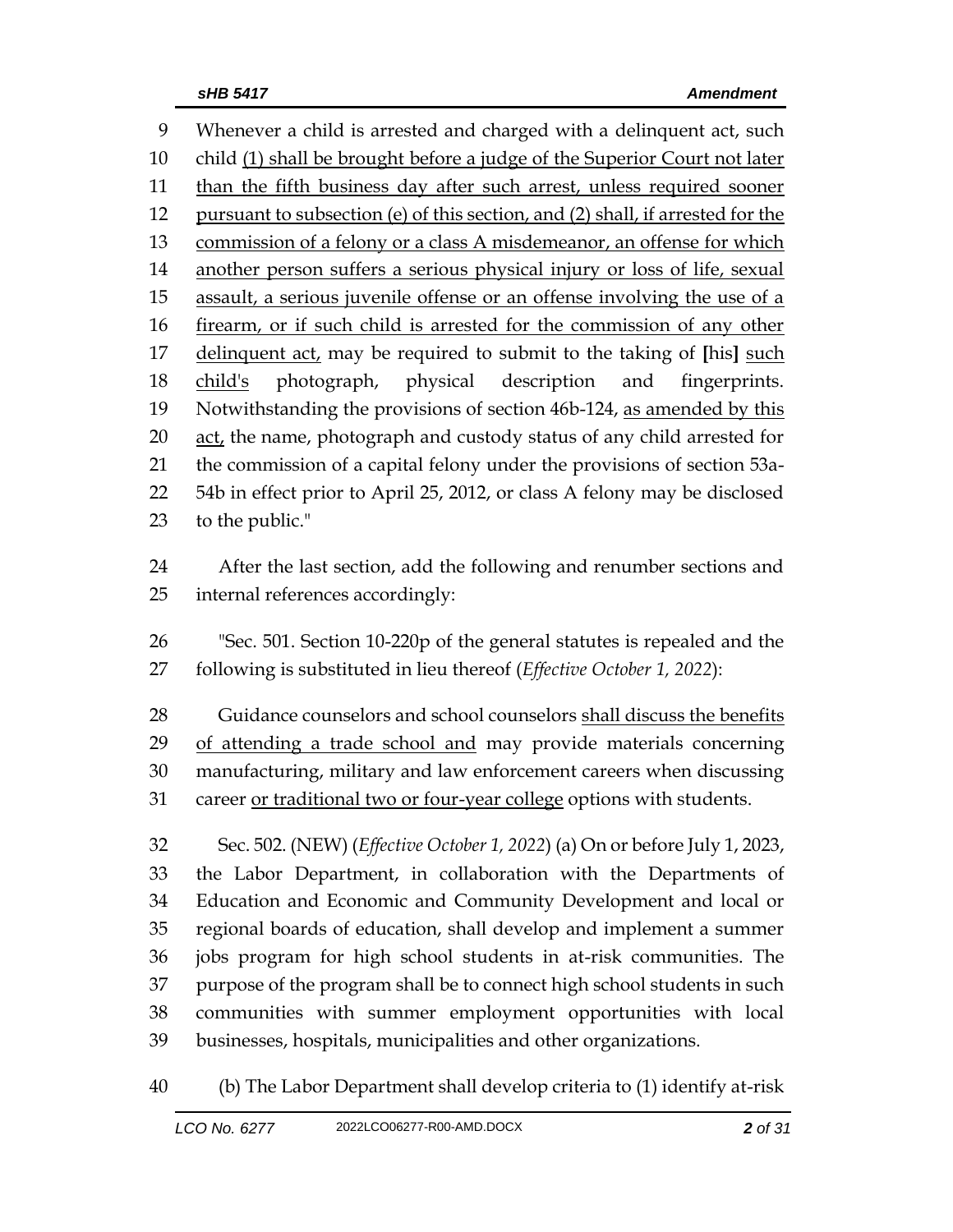communities that would benefit from the program, and (2) select the communities in which to implement such program. On or before July 1, 2023, the department shall identify and select at least one such community in which to implement the program. On or before July 1, 2024, the department shall identify and select at least five such communities in which to implement the program.

 (c) To implement the program, the Labor Department may (1) solicit volunteer guidance counselors and mentors to provide advice and support to students participating in the program, (2) develop incentives to encourage businesses to participate in the program, including, but not limited to, public-private partnerships, and (3) create marketing materials to advertise the existence of the program to potential program participants.

 (d) The Labor Department shall develop an Internet web site for the program. Such Internet web site shall (1) list the employers participating in the program, (2) list the summer jobs available to participating students, (3) provide contact information for any volunteer guidance counselors and mentors participating in the program, and (4) provide resources to participating students regarding resume writing and interviewing skills.

 (e) Not later than January 1, 2024, and annually thereafter, the Labor Commissioner shall submit a report, in accordance with the provisions of section 11-4a of the general statutes, to the joint standing committees of the General Assembly having cognizance of matters relating to labor, education and commerce. Said report shall include available data, for the preceding summer, on (1) the number of employers that participated in the program and the general business categories of such employers, (2) the number of students participating in the program, (3) the number of students that received summer employment, and (4) the number of at-risk communities in which the program is implemented.

 Sec. 503. Section 10a-173 of the 2022 supplement to the general statutes is repealed and the following is substituted in lieu thereof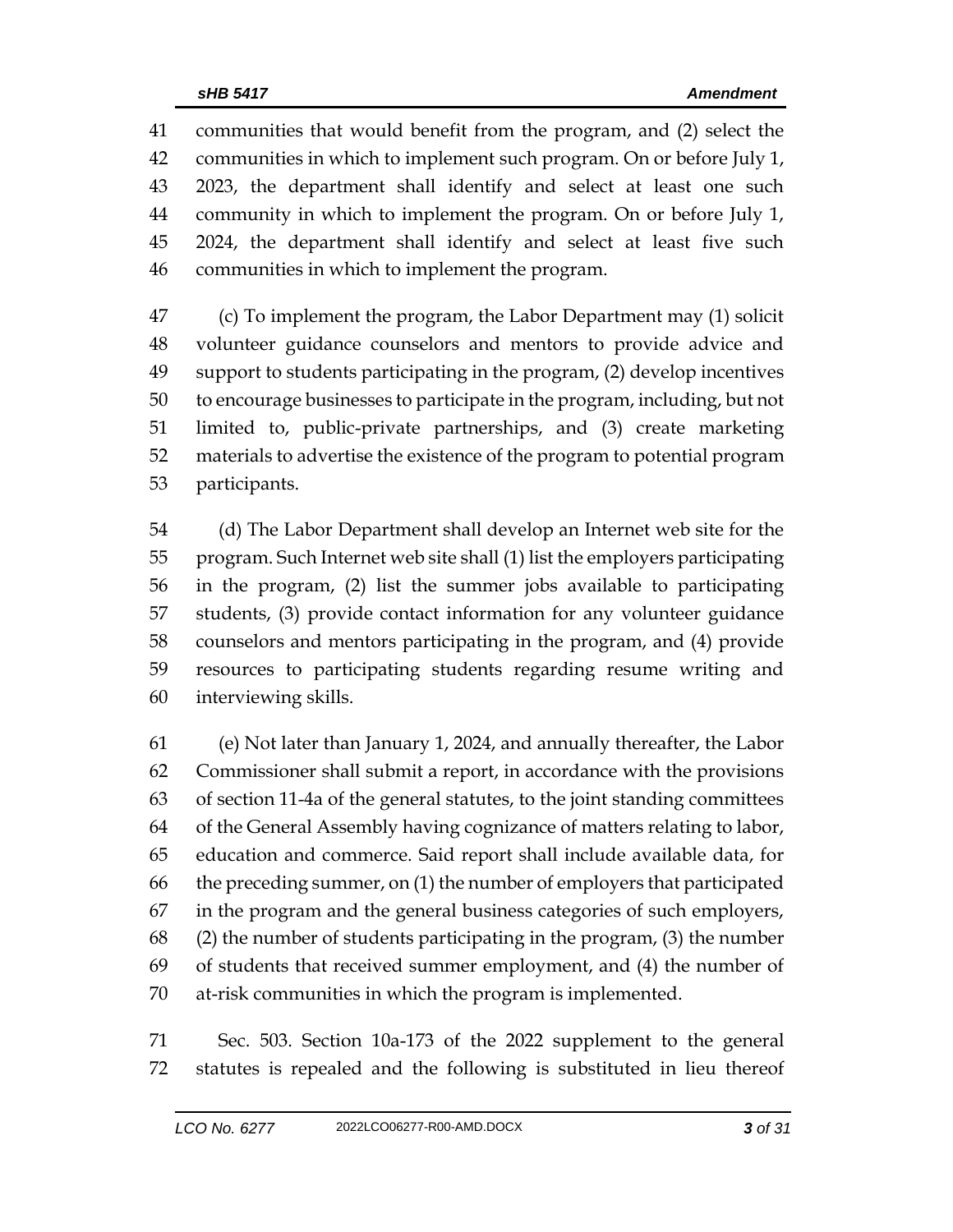(*Effective July 1, 2022*):

(a) For the purposes of this section:

 (1) "Family contribution" means the expected family contribution for educational costs as computed from the student's Free Application for Federal Student Aid;

 (2) "Full-time or part-time undergraduate student" means a student who is enrolled at an institution of higher education or accredited private occupational school in a course of study leading to such 81 student's first associate or bachelor's degree or certificate and who is carrying, for a full-time student, twelve or more semester credit hours, or, for a part-time student, between six and eleven semester credit hours 84 at such institution of higher education or accredited private occupational school;

 (3) "Independent institution of higher education" means a nonprofit institution established in this state (A) that has degree-granting authority in this state; (B) that has its main campus located in this state; (C) that is not included in the Connecticut system of public higher education; and (D) whose primary function is not the preparation of students for religious vocation;

 (4) "Public institution of higher education" means the constituent units of the state system of higher education identified in subdivisions (1) and (2) of section 10a-1;

 (5) "Accredited private occupational school" means a private occupational school, as defined in section 10a-22a, that has institutional 97 or programmatic accreditation from an accrediting agency recognized by the United States Department of Education;

 (6) "Eligible educational costs" means the tuition and required fees for an individual student that are published by each institution of higher 101 education or accredited private occupational school participating in the grant program established under this section, plus a fixed amount for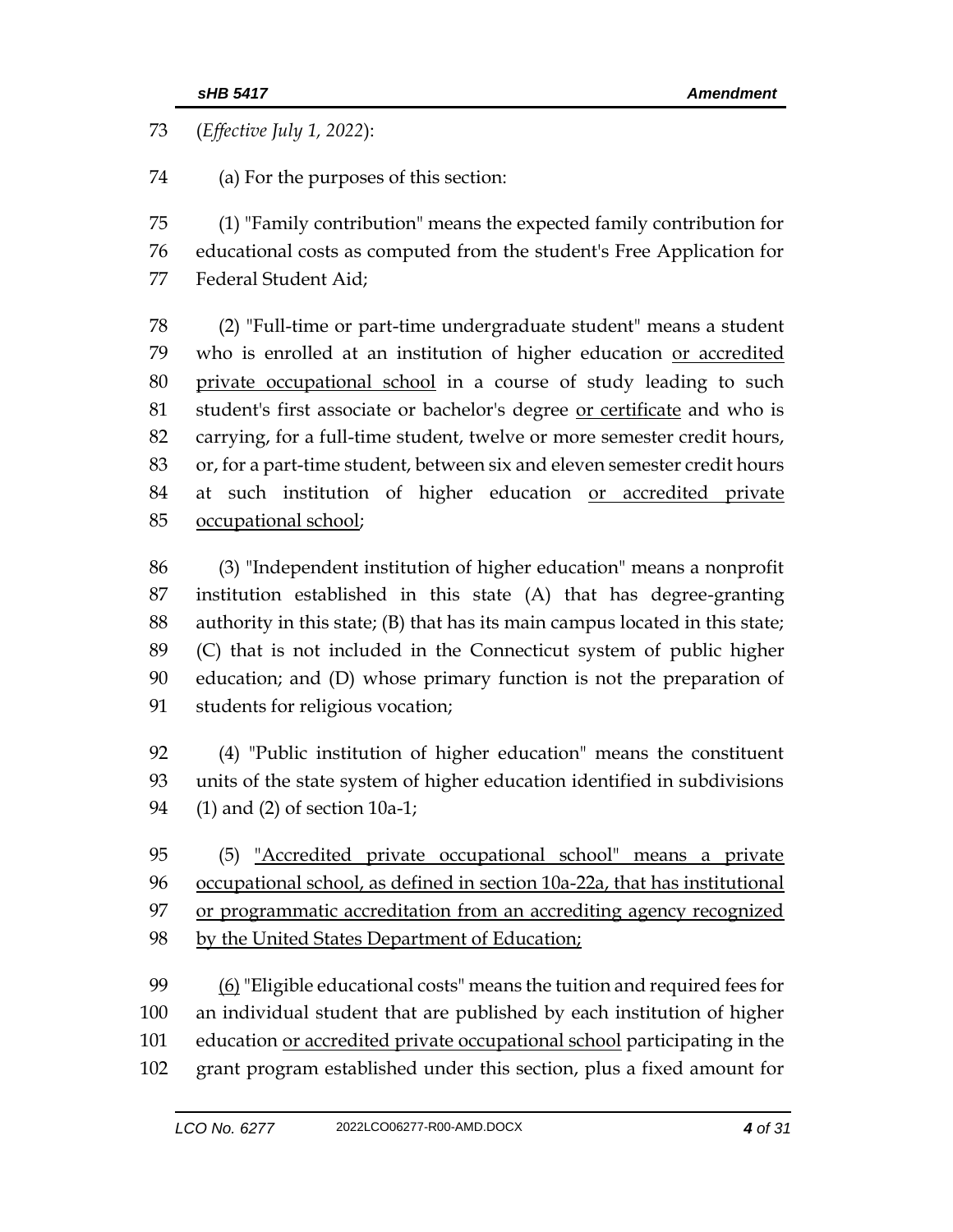required books and educational supplies as determined by the Office of Higher Education.

 (b) The state, acting through the Office of Higher Education, shall establish the Governor's Scholarship program to annually make need- based financial aid available for eligible educational costs for Connecticut residents enrolled at Connecticut's public and independent institutions of higher education or accredited private occupational schools as full-time or part-time undergraduate students beginning with new or transfer students in the fiscal year ending June 30, 2014. On and after July 1, 2016, said program shall be known as the "Roberta B. Willis Scholarship program". Any award made to a student in the fiscal year ending June 30, 2013, under the capitol scholarship grant program, established under section 10a-169 of the general statutes, revision of 1958, revised to January 1, 2013, the Connecticut aid to public college students grant program, established under section 10a-164a of the general statutes, revision of 1958, revised to January 1, 2013, Connecticut aid to Charter Oak, established under subsection (c) of section 10a-164a of the general statutes, revision of 1958, revised to January 1, 2013, or the Connecticut independent college student grant program, established under section 10a-36 of the general statutes, revision of 1958, revised to January 1, 2013, shall be offered under the Roberta B. Willis Scholarship program and be renewable for the life of the original award, provided such student meets and continues to meet the need and academic standards established for purposes of the program under which such student received the original award.

 (c) Within available appropriations, the Roberta B. Willis Scholarship program shall include a need and merit-based grant, a need-based grant and a Charter Oak grant. The need and merit-based grant shall be funded at not less than twenty per cent but not more than thirty per cent of available appropriations. The need-based grant shall be funded at up to eighty per cent of available appropriations. The Charter Oak grant shall be not less than one hundred thousand dollars of available appropriations. There shall be an administrative allowance based on one-quarter of one per cent of the available appropriations, but (1) for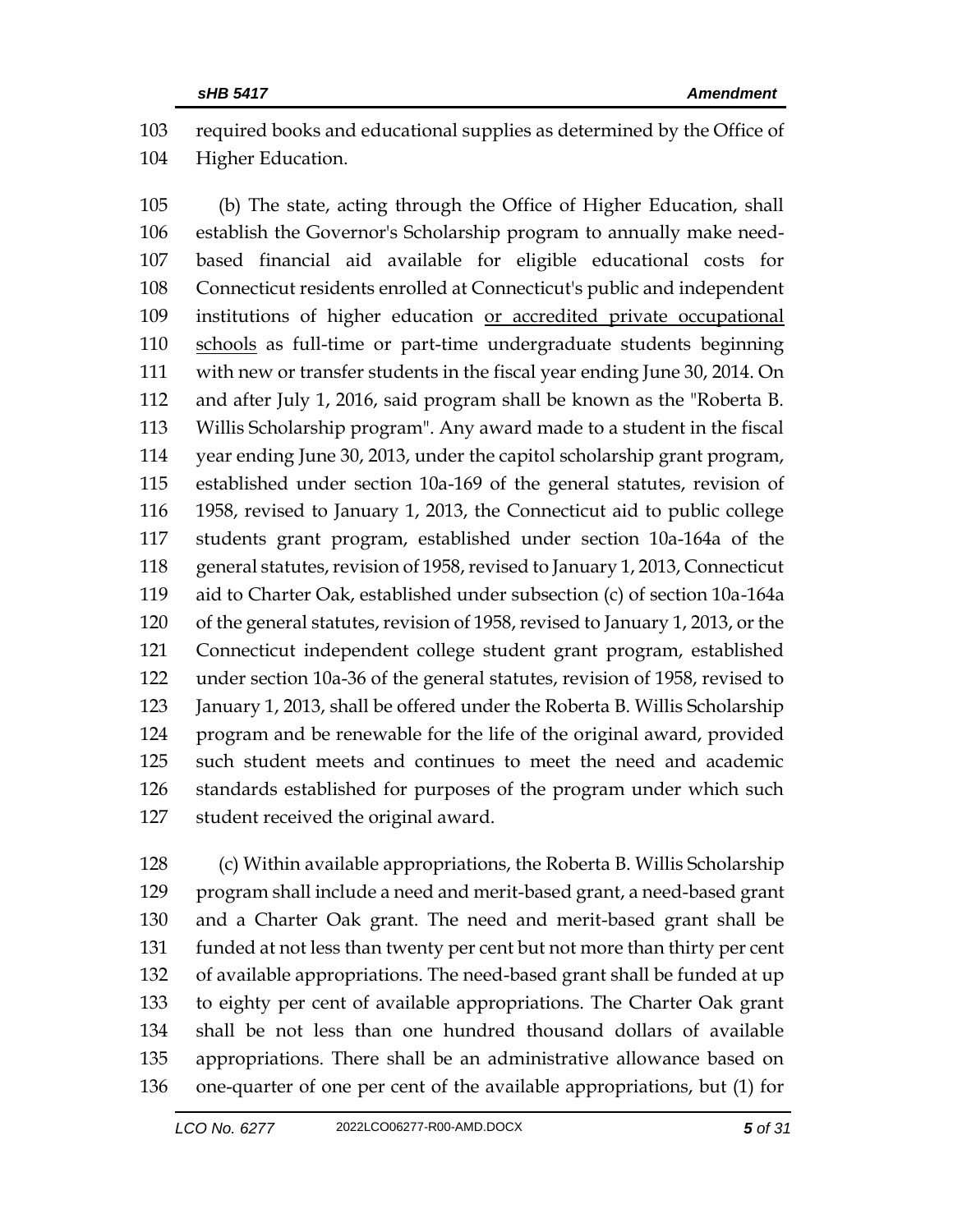the fiscal year ending June 30, 2022, not less than three hundred fifty thousand dollars, and (2) for the fiscal year ending June 30, 2023, and each fiscal year thereafter, not less than one hundred thousand dollars. In addition to the amount of the annual appropriation allocated to the regional community-technical colleges under subsection (e) of this section, and to regional community-technical college students under subsection (d) of this section, not less than two and one-half per cent of the annual appropriation shall be allocated to the regional community-technical colleges to be used for financial aid purposes.

 (d) The Roberta B. Willis Scholarship need and merit-based grant shall be available to any Connecticut resident who is a full-time or part- time undergraduate student at any public or independent institution of 149 higher education <u>or accredited private occupational school</u>. The Office of Higher Education shall determine eligibility by financial need based on family contribution and eligibility by merit based on either previous high school academic achievement or performance on standardized academic aptitude tests. The Office of Higher Education shall make awards according to a sliding scale, annually determined by said office, up to a maximum family contribution and based on available appropriations and eligible students. The Roberta B. Willis Scholarship need and merit-based grant shall be awarded in a higher amount than the need-based grant awarded pursuant to subsection (e) of this section. Recipients of the need and merit-based grant shall not be eligible to receive an additional need-based award. The order of institutions of higher education or private occupational schools provided by a student on the student's Free Application for Federal Student Aid shall not affect the student's eligibility for an award under this subsection. The 164 accepting institution of higher education or private occupational school shall disburse sums awarded under the need and merit-based grant for payment of the student's eligible educational costs.

 (e) The Roberta B. Willis Scholarship need-based grant shall be available to any Connecticut resident who is a full-time or part-time undergraduate student at any public or independent institution of 170 higher education or accredited private occupational school. The amount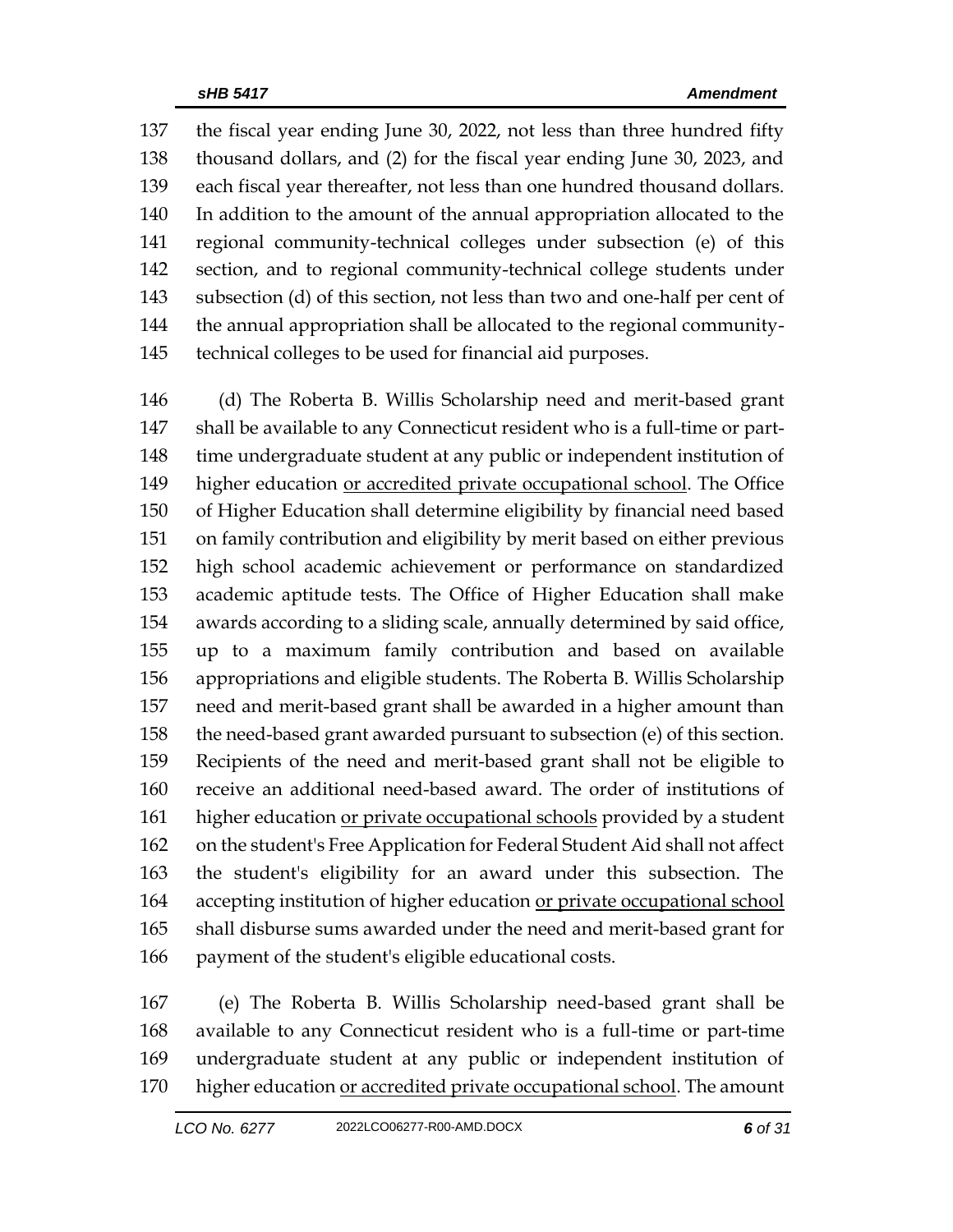of the annual appropriation to be allocated to each institution of higher education or accredited private occupational school shall be determined by its actual full-time equivalent enrollment of undergraduate students who are Connecticut residents with a family contribution during the fall semester of the fiscal year two years prior to the grant year of an amount not greater than two hundred per cent of the maximum family contribution eligible for a federal Pell grant award for the academic year one year prior to the grant year. Not later than July first, annually, each institution of higher education and accredited private occupational school shall report such enrollment data to the Office of Higher Education. Not later than October first, annually, the Office of Higher Education shall (1) publish such enrollment data on its Internet web site, 183 and (2) notify each institution of higher education or private occupational school of the proportion of the annual appropriation that such institution of higher education or private occupational school will receive the following fiscal year and publish the proportions for each institution of higher education and private occupational school on its Internet web site. Participating institutions of higher education and private occupational schools shall make awards (A) to eligible full-time students in an amount up to four thousand five hundred dollars, and (B) to eligible part-time students in an amount that is prorated according to the number of credits each student will earn for completing the course or courses in which such student is enrolled, such that a student enrolled in a course or courses earning (i) at least nine but less than twelve credits is eligible for up to seventy-five per cent of the maximum award, and (ii) at least six but less than nine credits is eligible for up to fifty per cent of the maximum award. Each participating institution of higher education and private occupational school shall expend all of the moneys received under the Roberta B. Willis Scholarship program as direct financial assistance only for eligible educational costs.

 (f) Participating institutions of higher education and private occupational schools shall annually provide the Office of Higher Education with data and reports on all Connecticut students who applied for financial aid, including, but not limited to, students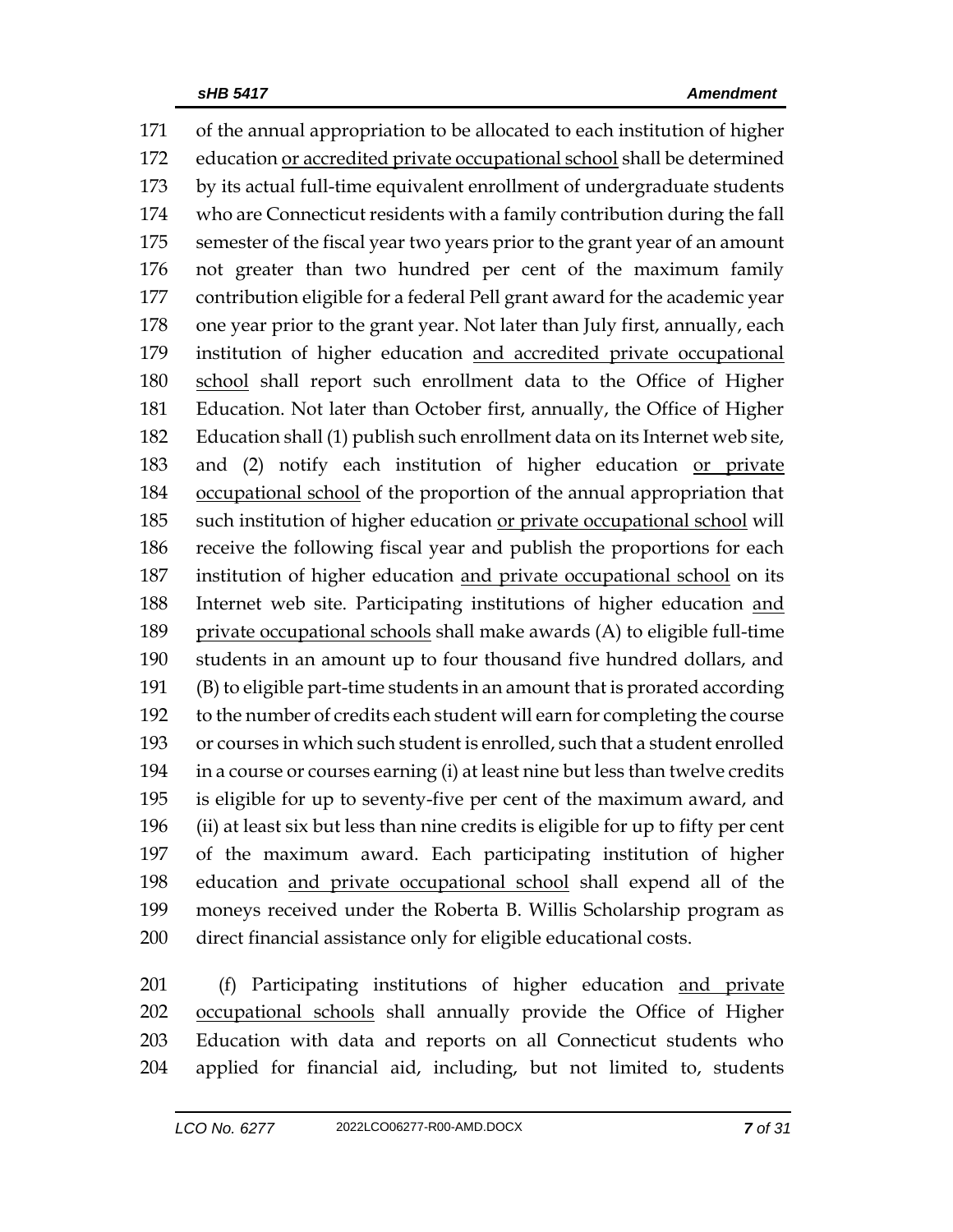receiving a Roberta B. Willis Scholarship grant, in a form and at a time determined by said office. If an institution of higher education or private occupational school fails to submit information to the Office of Higher Education as directed, such institution or school shall be prohibited from participating in the scholarship program in the fiscal year 210 following the fiscal year in which such institution <u>or school</u> failed to submit such information. Each participating institution of higher education and private occupational school shall maintain, for a period of not less than three years, records substantiating the reported number of Connecticut students and documentation utilized by the institution 215 of higher education or private occupational school in determining eligibility of the student grant recipients. Such records shall be subject to audit or review. Funds not obligated by an institution of higher 218 education or a private occupational school shall be returned by May first in the fiscal year the grant was made to the Office of Higher Education for reallocation. Financial aid provided to Connecticut residents under this program shall be designated as a grant from the Roberta B. Willis Scholarship program.

 (g) The Roberta B. Willis Scholarship Charter Oak grant shall be available to any full-time or part-time undergraduate student enrolled in Charter Oak State College. The Office of Higher Education shall allocate any appropriation to Charter Oak State College to be used to provide grants for eligible educational costs to residents of this state who demonstrate substantial financial need and who are matriculated in a degree program at Charter Oak State College. Individual awards shall not exceed a student's calculated eligible educational costs. Financial aid provided to Connecticut residents under this program shall be designated as a grant from the Roberta B. Willis Scholarship program.

 (h) In administering the Roberta B. Willis Scholarship program, the Office of Higher Education shall develop and utilize fiscal procedures designed to ensure accountability of the public funds expended. Such procedures shall include provisions for compliance reviews that shall be conducted by the Office of Higher Education on any institution of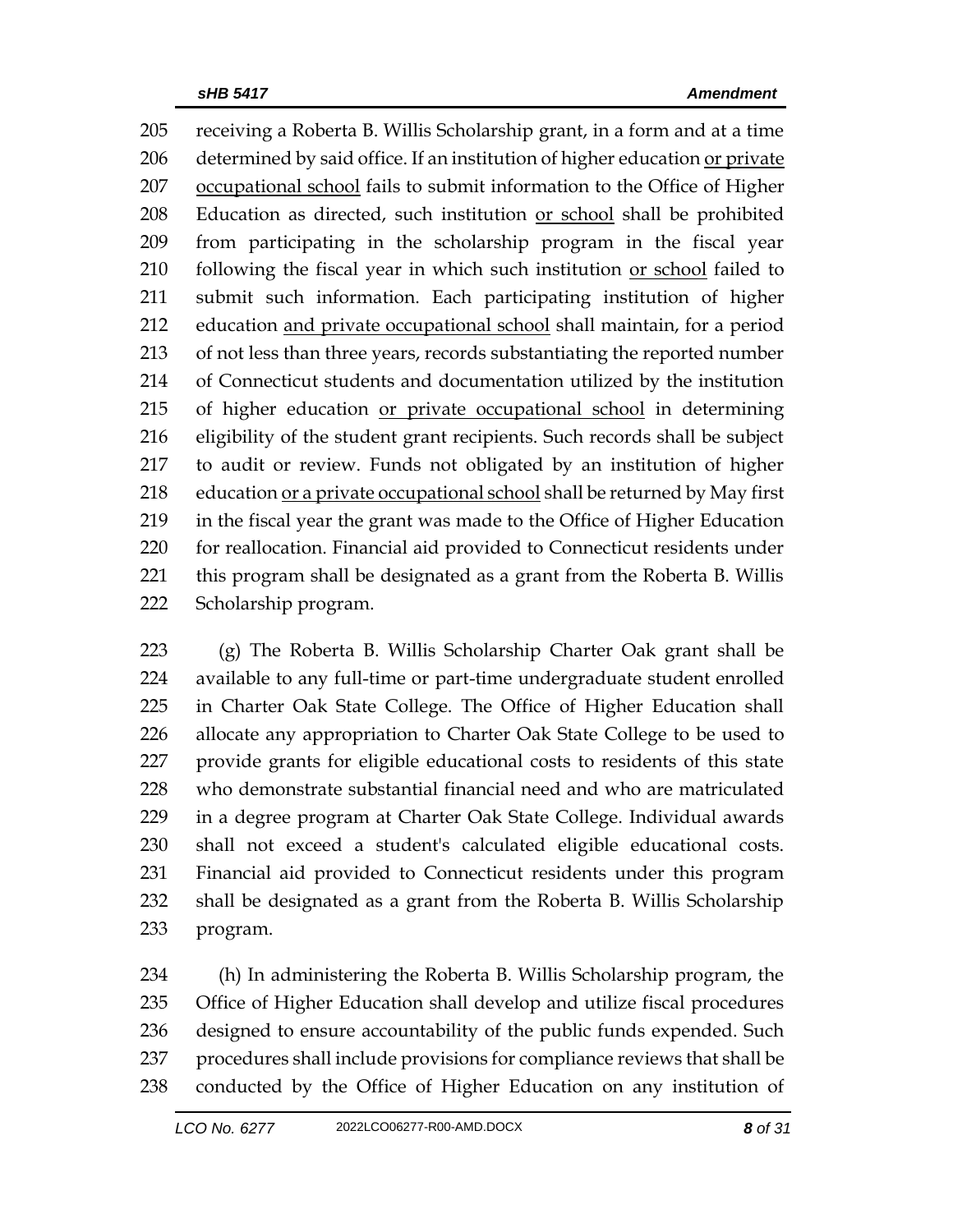higher education or private occupational school that participates in the program. Commencing with the fiscal year ending June 30, 2015, and biennially thereafter, each such institution of higher education and commencing with the fiscal year ending June 30, 2023, and biennially 243 thereafter, each such private occupational school shall submit the results of an audit done by an independent certified public accountant for each year of participation in the program. Any institution of higher education or private occupational school determined by the Office of Higher Education not to be in substantial compliance with the provisions of the Roberta B. Willis Scholarship program shall be ineligible to receive funds under the program for the fiscal year following the fiscal year in which the institution of higher education or private occupational school was determined not to be in substantial compliance. Funding shall be restored when the Office of Higher Education determines that the 253 institution of higher education or private occupational school has returned to substantial compliance.

 Sec. 504. Section 12-217g of the 2022 supplement to the general statutes, is repealed and the following is substituted in lieu thereof (*Effective January 1, 2023, and applicable to income years commencing on or after January 1, 2023*):

 (a) (1) There shall be allowed a credit for any taxpayer against the tax imposed under this chapter for any income year with respect to each apprenticeship in the manufacturing trades commenced by such taxpayer in such year under a qualified apprenticeship training program as described in this section, certified in accordance with regulations adopted by the Labor Commissioner and registered with the Labor Department under section 31-22r, in an amount equal to six dollars per hour multiplied by the total number of hours worked during the income year by apprentices in the first half of a two-year term of apprenticeship and the first three-quarters of a four-year term of apprenticeship, provided the amount of credit allowed for any income year with respect to each such apprenticeship may not exceed seven thousand five hundred dollars or fifty per cent of actual wages paid in such income year to an apprentice in the first half of a two-year term of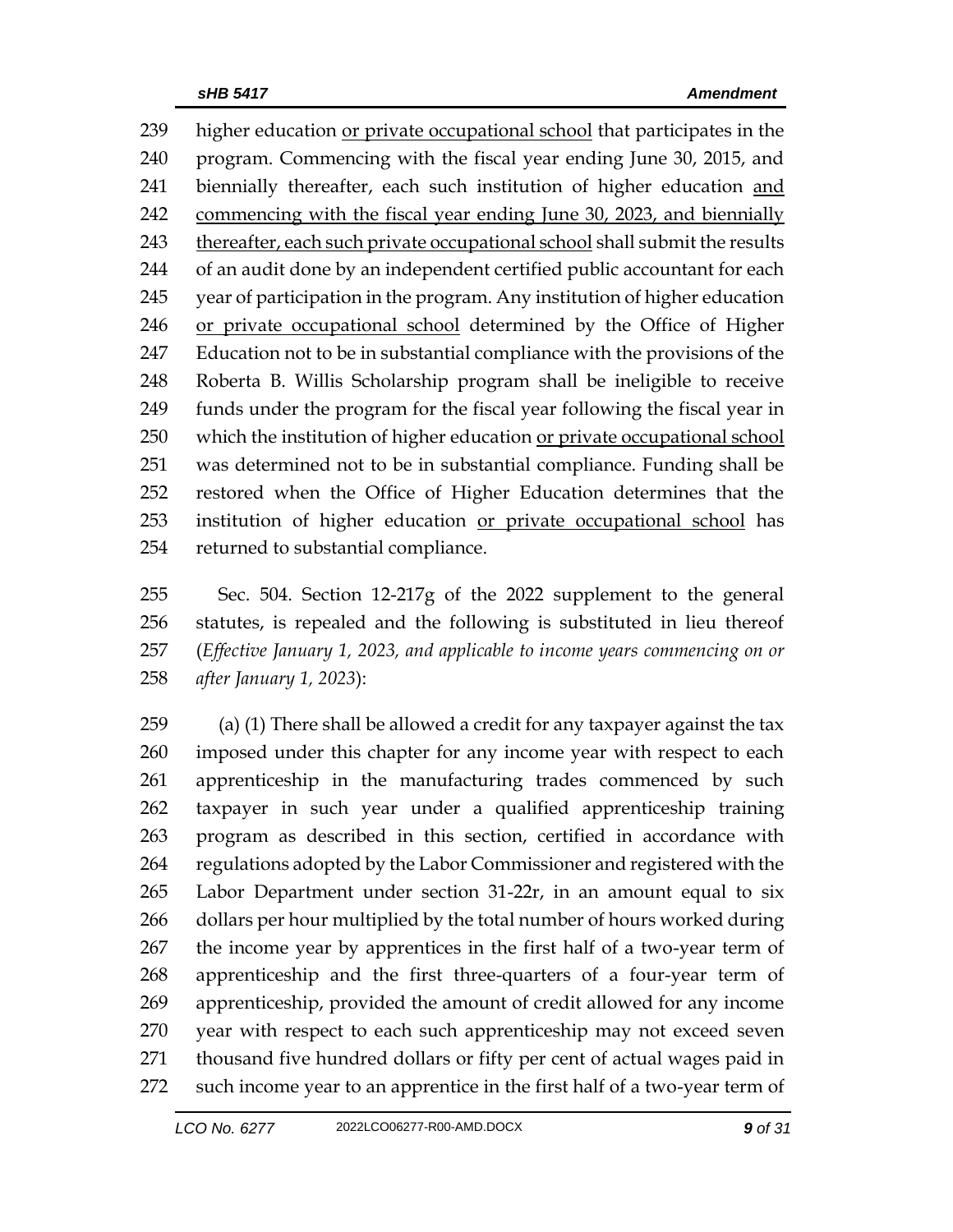apprenticeship or in the first three-quarters of a four-year term of apprenticeship, whichever is less.

 (2) Effective for income years commencing on and after January 1, 2015, for purposes of this subsection, "taxpayer" includes an affected business entity, as defined in section 12-284b. Any affected business entity allowed a credit under this subsection may sell, assign or otherwise transfer such credit, in whole or in part, to one or more taxpayers to offset any state tax due or otherwise payable by such taxpayers under this chapter, or, with respect to income years commencing on or after January 1, 2016, chapter 212 or 227, provided such credit may be sold, assigned or otherwise transferred, in whole or in part, not more than three times.

 (b) There shall be allowed a credit for any taxpayer against the tax imposed under this chapter for any income year with respect to each apprenticeship in plastics and plastics-related trades commenced by such taxpayer in such year under a qualified apprenticeship training program as described in this section, certified in accordance with regulations adopted by the Labor Commissioner and registered with the Labor Department under section 31-22r, which apprenticeship exceeds the average number of such apprenticeships begun by such taxpayer during the five income years immediately preceding the income year with respect to which such credit is allowed, in an amount equal to four dollars per hour multiplied by the total number of hours worked during the income year by apprentices in the first half of a two-year term of apprenticeship and the first three-quarters of a four-year term of apprenticeship, provided the amount of credit allowed for any income year with respect to each such apprenticeship may not exceed four thousand eight hundred dollars or fifty per cent of actual wages paid in such income year to an apprentice in the first half of a two-year term of apprenticeship or in the first three-quarters of a four-year term of apprenticeship, whichever is less.

 (c) There shall be allowed a credit for any taxpayer against the tax imposed under this chapter for any income year with respect to wages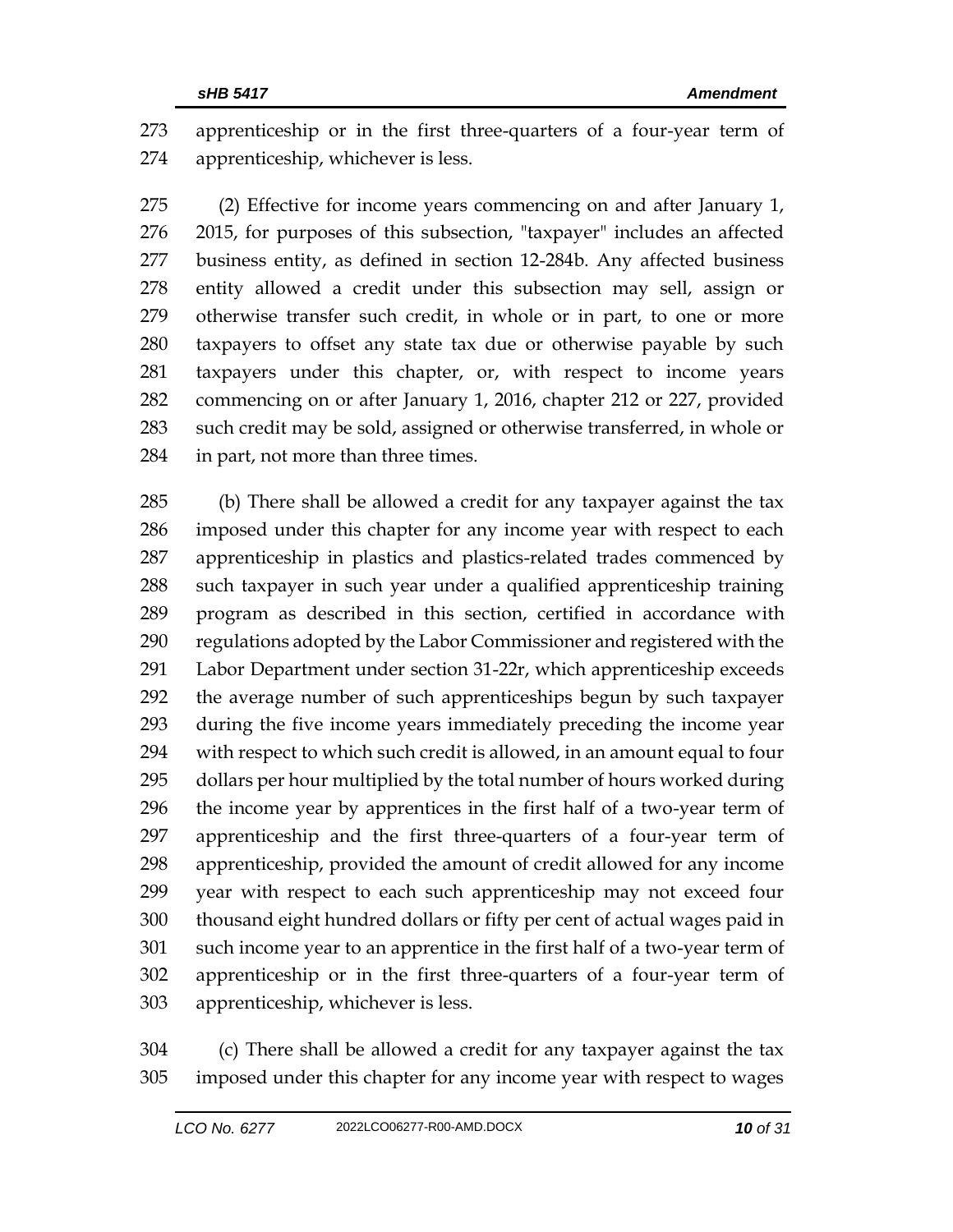paid to apprentices in the construction trades by such taxpayer in such year that the apprentice and taxpayer participate in a qualified apprenticeship training program, as described in this section, **[**which (1) is at least four years in duration, (2) is**]** that is (1) certified in accordance with regulations adopted by the Labor Commissioner, and **[**(3) is**]** (2) registered with the Labor Department under section 31-22r. The tax credit shall be (A) in an amount equal to two dollars per hour multiplied by the total number of hours completed by each apprentice toward completion of such program, and (B) awarded upon completion and notification of completion of such program in the income year in which such completion and notification occur, provided the amount of credit allowed for such income year with respect to each such apprentice may not exceed four thousand dollars or fifty per cent of actual wages paid over the first four income years for such apprenticeship, whichever is less.

 (d) For income years commencing on or after January 1, 2023, there shall be allowed a credit for any taxpayer against the tax imposed under this chapter with respect to each apprenticeship in a trade, other than those trades set forth in subsection (a) to (c), inclusive, of this section, under a qualified apprenticeship training program as described in this section, that is (1) certified in accordance with regulations adopted by the Labor Commissioner, and (2) registered with the Labor Department under section 31-22r. The tax credit shall be (A) in an amount equal to four dollars per hour multiplied by the total number of hours completed by each apprentice toward completion of such program, and (B) awarded upon completion and notification of completion of such program in the income year in which such completion and notification occur, provided the amount of credit allowed for such year with respect to each such apprentice may not exceed five thousand dollars or fifty per cent of actual wages paid over the first four income years for such apprenticeship, whichever is less.

 **[**(d)**]** (e) For purposes of this section, a qualified apprenticeship training program shall require at least **[**four**]** two thousand but not more than eight thousand hours of apprenticeship training for certification of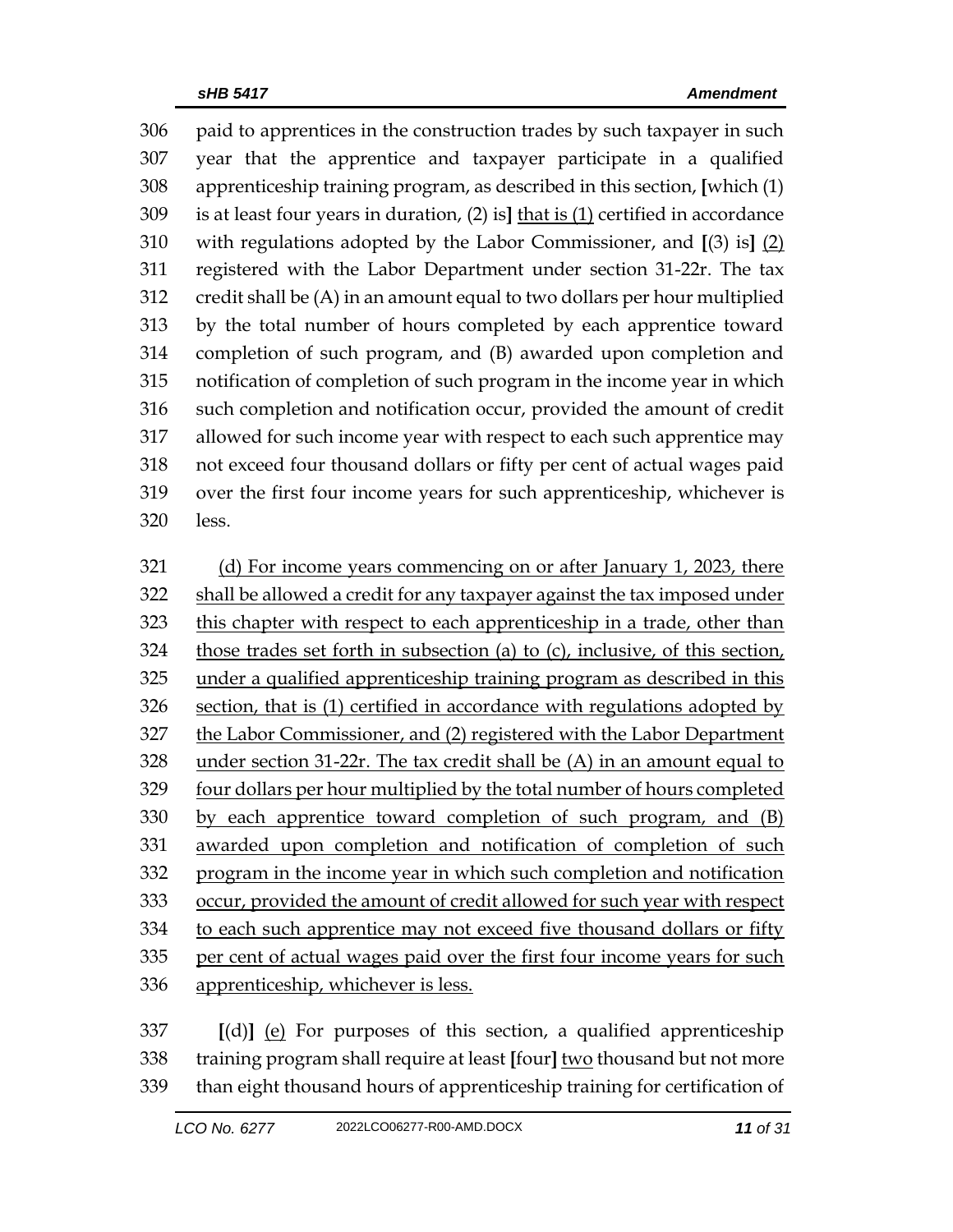such apprenticeship by the Labor Department. The amount of credit allowed any taxpayer under this section for any income year may not exceed the amount of tax due from such taxpayer under this chapter with respect to such income year. Sec. 505. Section 10-21k of the general statutes is repealed and the following is substituted in lieu thereof (*Effective July 1, 2022*): **[**A local or regional board of education may establish a**]** The Department of Education, in collaboration with the Labor Department's office of apprenticeship training, shall administer the Pipeline for Connecticut's Future program. Under the program, **[**a local or regional board of education shall partner**]** the department shall (1) assist local and regional boards of education in enhancing existing partnerships or 352 establishing new partnerships with one or more local businesses to offer a pathways program (A) that assists students in (i) obtaining occupational licenses, (ii) participating in apprenticeship opportunities, and (iii) gaining immediate job skills, (B) that provides (i) industry- specific class time and cooperative work placements, (ii) on-site and apprenticeship training, and (iii) course credit and occupational licenses to students upon completion, and (C) in one or more fields, such as manufacturing, computer programming or the culinary arts, and that may lead to a diploma and a certificate or license upon graduation, and (2) provide incentives to local and regional boards of education for establishing such partnerships.

 Sec. 506. Section 46b-127 of the 2022 supplement to the general statutes is repealed and the following is substituted in lieu thereof (*Effective October 1, 2022*):

 (a) (1) The court shall automatically transfer from the docket for juvenile matters to the regular criminal docket of the Superior Court the case of any child charged with the commission of a capital felony under the provisions of section 53a-54b in effect prior to April 25, 2012, a 370 serious juvenile offense, a class A felony, or a class B felony, except as provided in subdivision (3) of this subsection, or a violation of section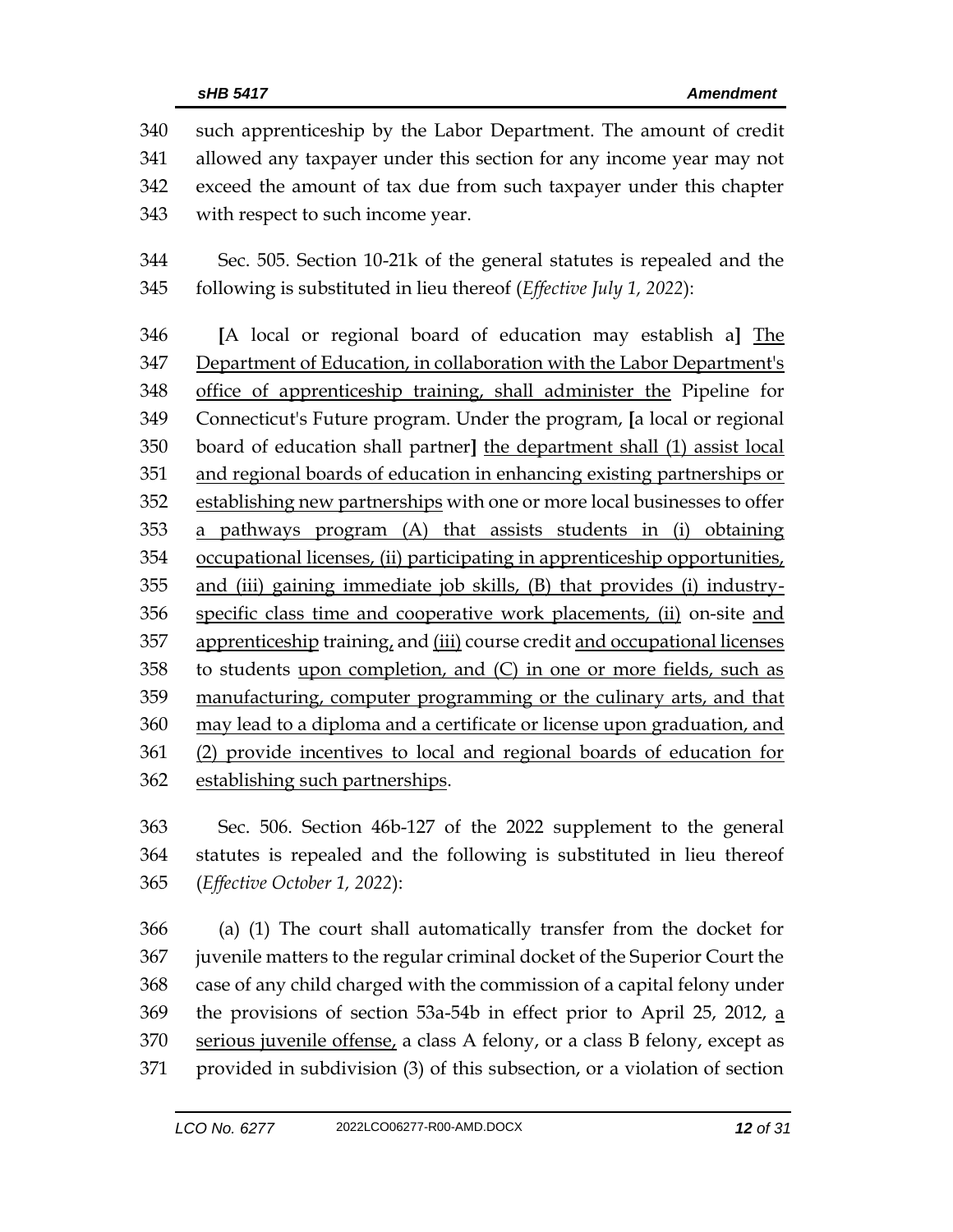53a-54d, provided such offense was committed after such child attained the age of fifteen years, or fourteen years if charged with the commission of a class A felony or class B felony that constitutes murder, violent sexual assault or violent crime involving a firearm, and counsel has been appointed for such child if such child is indigent. Such counsel may appear with the child but shall not be permitted to make any argument or file any motion in opposition to the transfer. The child shall be arraigned in the regular criminal docket of the Superior Court at the next court date following such transfer, provided any proceedings held prior to the finalization of such transfer shall be private and shall be conducted in such parts of the courthouse or the building in which the court is located that are separate and apart from the other parts of the court which are then being used for proceedings pertaining to adults charged with crimes.

 (2) A state's attorney may, at any time after such arraignment, file a motion to transfer the case of any child charged with the commission of a class B felony or a violation of subdivision (2) of subsection (a) of section 53a-70 to the docket for juvenile matters for proceedings in accordance with the provisions of this chapter.

 (3) No case of any child charged with the commission of a violation of section 53a-55, 53a-59b, 53a-71 or 53a-94, subdivision (2) of subsection (a) of section 53a-101, section 53a-112, 53a-122 or 53a-129b, subdivision (1), (3) or (4) of subsection (a) of section 53a-134, section 53a-196c, 53a- 196d or 53a-252 or subsection (a) of section 53a-301 shall be transferred from the docket for juvenile matters to the regular criminal docket of the Superior Court, except as provided in this subdivision. Upon motion of a prosecutorial official, the superior court for juvenile matters shall conduct a hearing to determine whether the case of any child charged with the commission of any such offense shall be transferred from the docket for juvenile matters to the regular criminal docket of the Superior Court. The court shall not order that the case be transferred under this subdivision unless the court finds that (A) such offense was committed after such child attained the age of fifteen years, (B) there is probable cause to believe the child has committed the act for which the child is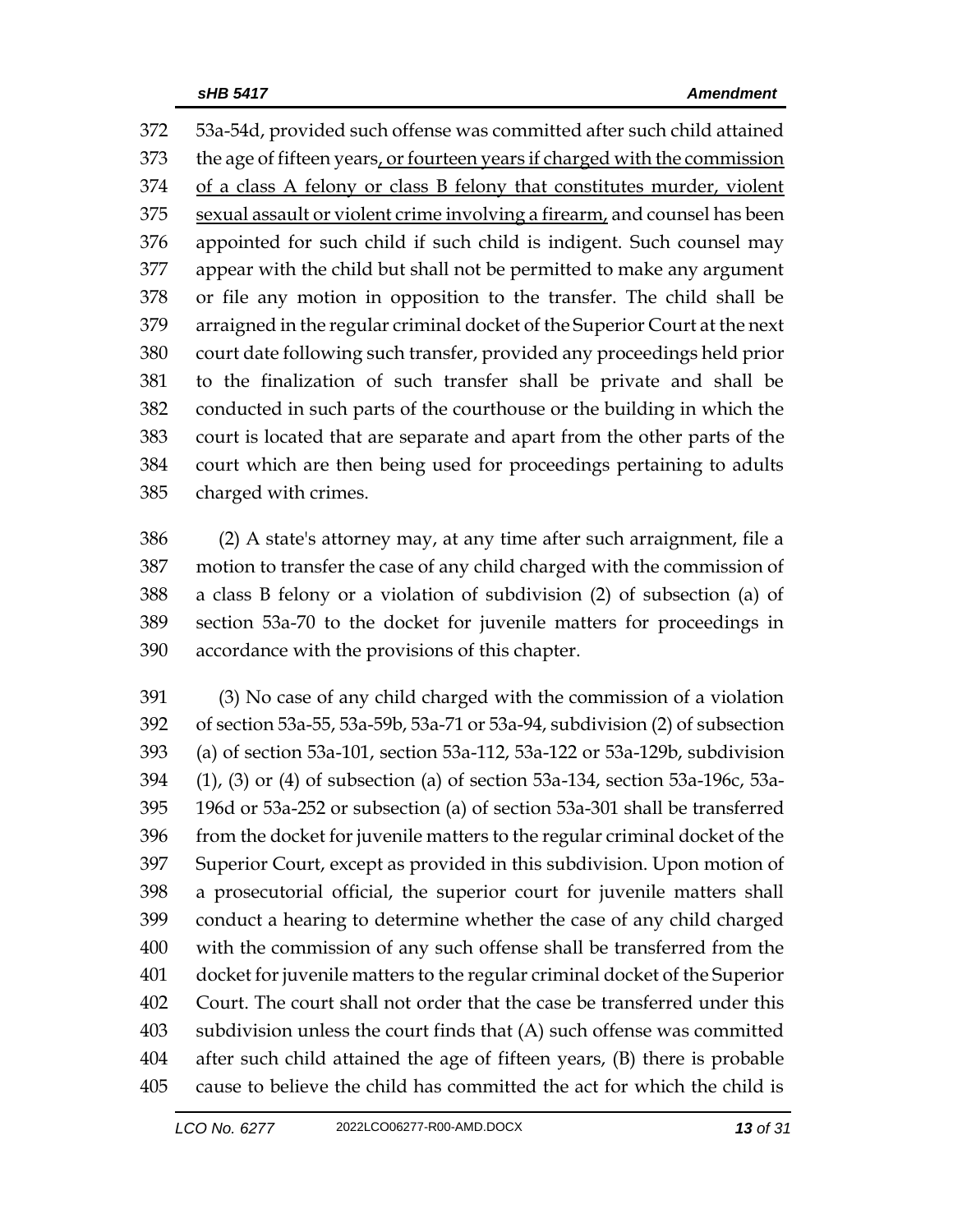charged, and (C) the best interests of the child **[**and**]** or the public will not be served by maintaining the case in the superior court for juvenile matters. In making such findings, the court shall consider (i) any prior criminal or juvenile offenses committed by the child, (ii) the seriousness of such offenses, (iii) any evidence that the child has intellectual disability or mental illness, and (iv) the availability of services in the docket for juvenile matters that can serve the child's needs. Any motion under this subdivision shall be made, and any hearing under this subdivision shall be held, not later than thirty days after the child is arraigned in the superior court for juvenile matters.

 (b) Upon motion of a prosecutorial official, the superior court for juvenile matters shall conduct a hearing to determine whether the case of any child charged with the commission of a class C, D or E felony or an unclassified felony shall be transferred from the docket for juvenile matters to the regular criminal docket of the Superior Court. The court shall not order that the case be transferred under this subdivision unless the court finds that (1) such offense was committed after such child attained the age of fifteen years, (2) there is probable cause to believe the child has committed the act for which the child is charged, and (3) the best interests of the child **[**and**]** or the public will not be served by maintaining the case in the superior court for juvenile matters. In making such findings, the court shall consider (A) any prior criminal or juvenile offenses committed by the child, (B) the seriousness of such offenses, (C) any evidence that the child has intellectual disability or mental illness, and (D) the availability of services in the docket for juvenile matters that can serve the child's needs. Any motion under this subdivision shall be made, and any hearing under this subdivision shall be held, not later than thirty days after the child is arraigned in the superior court for juvenile matters.

 (c) (1) (A) Any proceeding of any case transferred to the regular criminal docket pursuant to this section shall be (i) private, except that any victim and the victim's next of kin shall not be excluded from such proceeding, and (ii) conducted in such parts of the courthouse or the building in which the court is located that are separate and apart from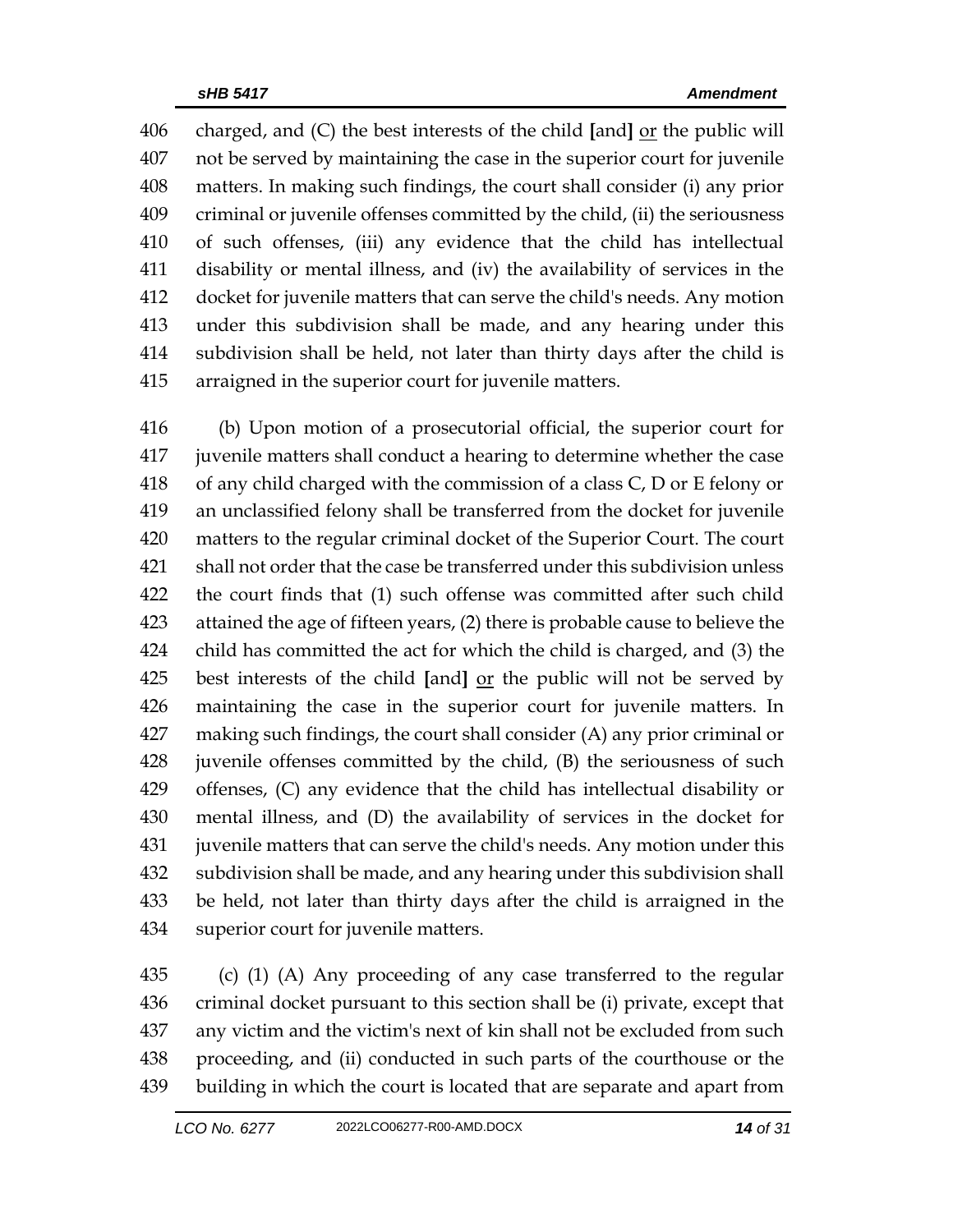the other parts of the court which are then being used for proceedings pertaining to adults charged with crimes. Any records of such proceedings shall be confidential in the same manner as records of cases of juvenile matters are confidential in accordance with the provisions of 444 section 46b-124, as amended by this act, except as provided in subparagraph (B) of this subdivision, unless and until the court or jury renders a verdict or a guilty plea is entered in such case on the regular criminal docket. For the purposes of this subparagraph, (I) "victim" means the victim of the crime, a parent or guardian of such person, the legal representative of such person, or a victim advocate for such person under section 54-220, or a person designated by a victim in accordance with section 1-56r, and (II) "next of kin" means a spouse, an adult child, a parent, an adult sibling, an aunt, an uncle or a grandparent.

 (B) Records of any child whose case is transferred to the regular criminal docket under this section, or any part of such records, shall be available to the victim of the crime committed by the child to the same extent as the records of the case of a defendant in a criminal proceeding in the regular criminal docket of the Superior Court is available to a victim of the crime committed by such defendant. The court shall designate an official from whom the victim may request such records. Records disclosed pursuant to this subparagraph shall not be further disclosed.

 (2) If a case is transferred to the regular criminal docket pursuant to subdivision (3) of subsection (a) of this section or subsection (b) of this section, or if a case is transferred to the regular criminal docket pursuant to subdivision (1) of subsection (a) of this section and the charge in such case is subsequently reduced to that of the commission of an offense for which a case may be transferred pursuant to subdivision (2) or (3) of subsection (a) of this section or subsection (b) of this section, the court sitting for the regular criminal docket may return the case to the docket for juvenile matters at any time prior to the court or jury rendering a verdict or the entry of a guilty plea for good cause shown for proceedings in accordance with the provisions of this chapter.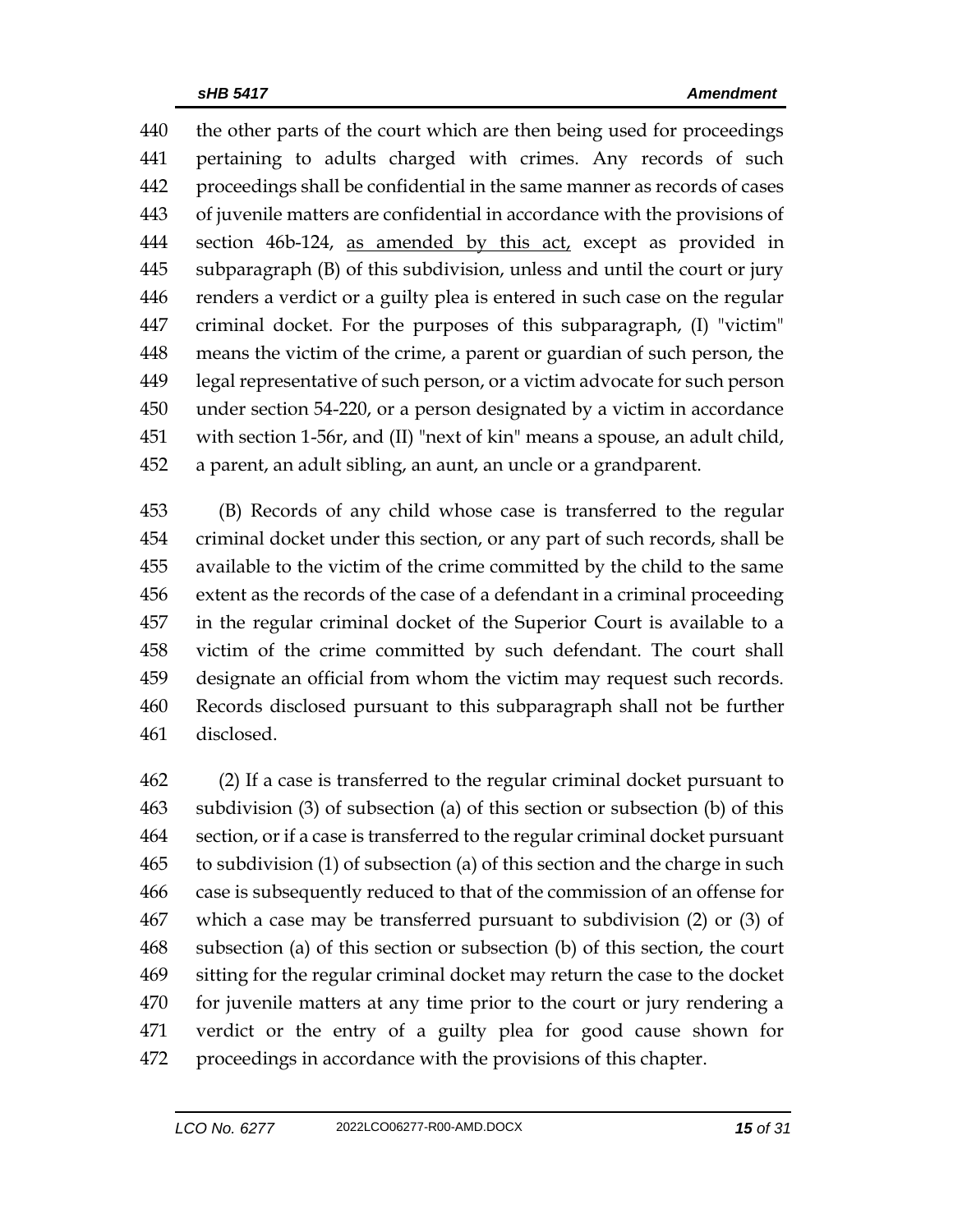(d) Upon the effectuation of the transfer, such child shall stand trial and be sentenced, if convicted, as if such child were eighteen years of age, subject to the provisions of subsection (c) of this section and section 54-91g. Such child shall receive credit against any sentence imposed for time served in a juvenile facility prior to the effectuation of the transfer. A child who has been transferred may enter a guilty plea to a lesser offense if the court finds that such plea is made knowingly and voluntarily. Any child transferred to the regular criminal docket who pleads guilty to a lesser offense shall not resume such child's status as a juvenile regarding such offense. If the action is dismissed or nolled or if such child is found not guilty of the charge for which such child was transferred or of any lesser included offenses, the child shall resume such child's status as a juvenile until such child attains the age of eighteen years.

 (e) Any child whose case is transferred to the regular criminal docket of the Superior Court who is detained pursuant to such case shall be in the custody of the Commissioner of Correction upon the finalization of such transfer. A transfer shall be final (1) upon the arraignment on the regular criminal docket until a motion filed by the state's attorney pursuant to subsection (a) of this section is granted by the court, or (2) upon the arraignment on the regular criminal docket of a transfer ordered pursuant to subsection (b) of this section until the court sitting for the regular criminal docket orders the case returned to the docket for juvenile matters for good cause shown. Any child whose case is returned to the docket for juvenile matters who is detained pursuant to such case shall be in the custody of the Judicial Department.

 (f) The transfer of a child to a Department of Correction facility shall be limited as provided in subsection (e) of this section and said subsection shall not be construed to permit the transfer of or otherwise reduce or eliminate any other population of juveniles in detention or confinement within the Judicial Department.

 (g) Upon the motion of any party or upon the court's own motion, the case of any youth age sixteen or seventeen, except a case that has been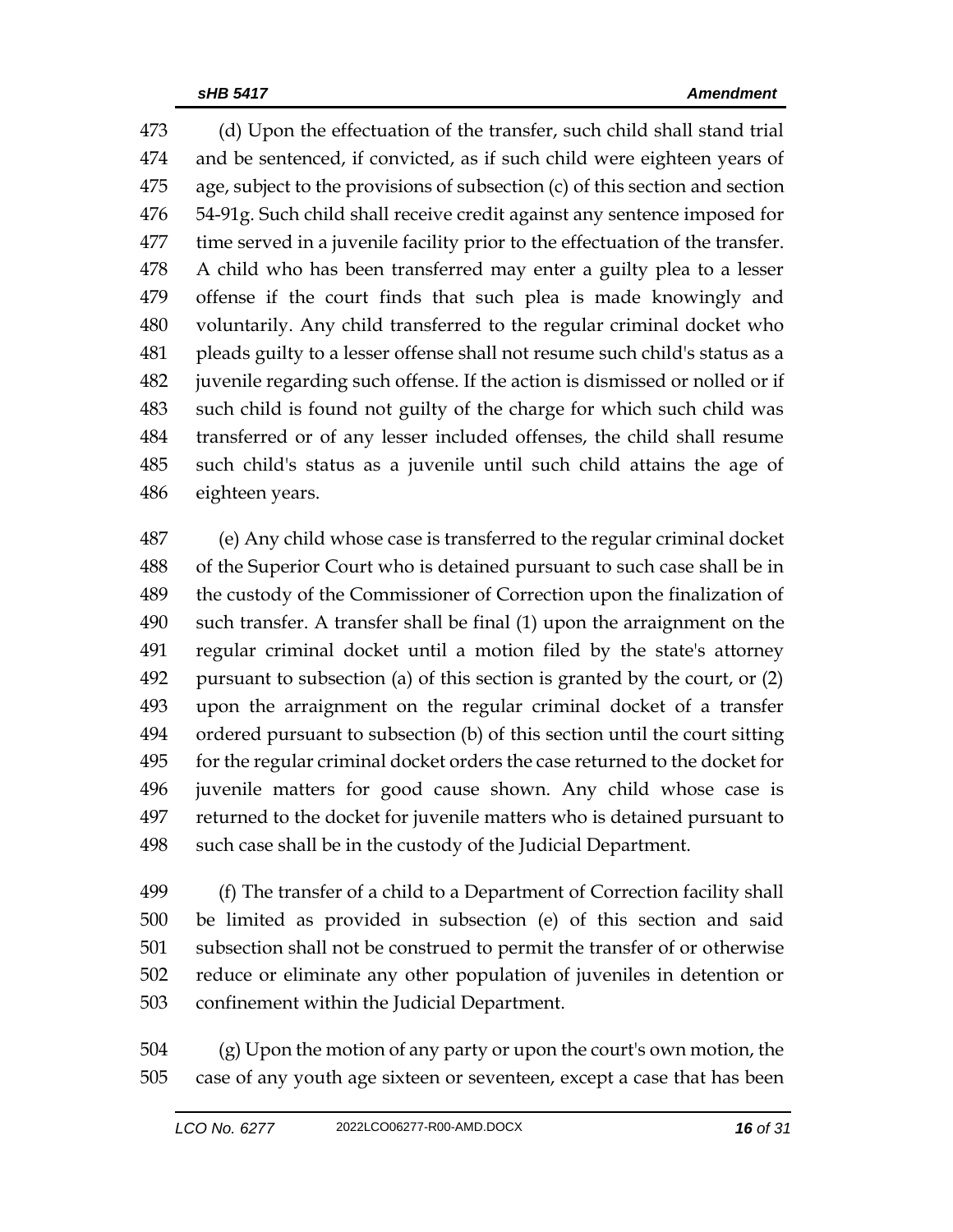transferred to the regular criminal docket of the Superior Court pursuant to subsection (a) or (b) of this section, which is pending on the youthful offender docket, regular criminal docket of the Superior Court or any docket for the presentment of defendants in motor vehicle matters, where the youth is charged with committing any offense or violation for which a term of imprisonment may be imposed, other than a violation of section 14-227a, 14-227g or 14-227m or subdivision (1) or (2) of subsection (a) of section 14-227n, may, before trial or before the entry of a guilty plea, be transferred to the docket for juvenile matters if (1) the youth is alleged to have committed such offense or violation on or after January 1, 2010, while sixteen years of age, or is alleged to have committed such offense or violation on or after July 1, 2012, while seventeen years of age, and (2) after a hearing considering the facts and circumstances of the case and the prior history of the youth, the court determines that the programs and services available pursuant to a proceeding in the superior court for juvenile matters would more appropriately address the needs of the youth and that the youth and the community would be better served by treating the youth as a delinquent. Upon ordering such transfer, the court shall vacate any pleas entered in the matter and advise the youth of the youth's rights, and the youth shall (A) enter pleas on the docket for juvenile matters in the jurisdiction where the youth resides, and (B) be subject to prosecution as a delinquent child. The decision of the court concerning the transfer of a youth's case from the youthful offender docket, regular criminal docket of the Superior Court or any docket for the presentment of defendants in motor vehicle matters shall not be a final judgment for purposes of appeal.

 Sec. 507. (NEW) (*Effective July 1, 2022*) (a) As used in this section, "Trauma, Truancy, Mediation and Mentorship Program" or "program" means the program established pursuant to subsection (b) of this section.

 (b) (1) The Office of Policy and Management shall establish a program to foster a system that unites community service providers with juveniles needing supports and services in order to help prevent, deter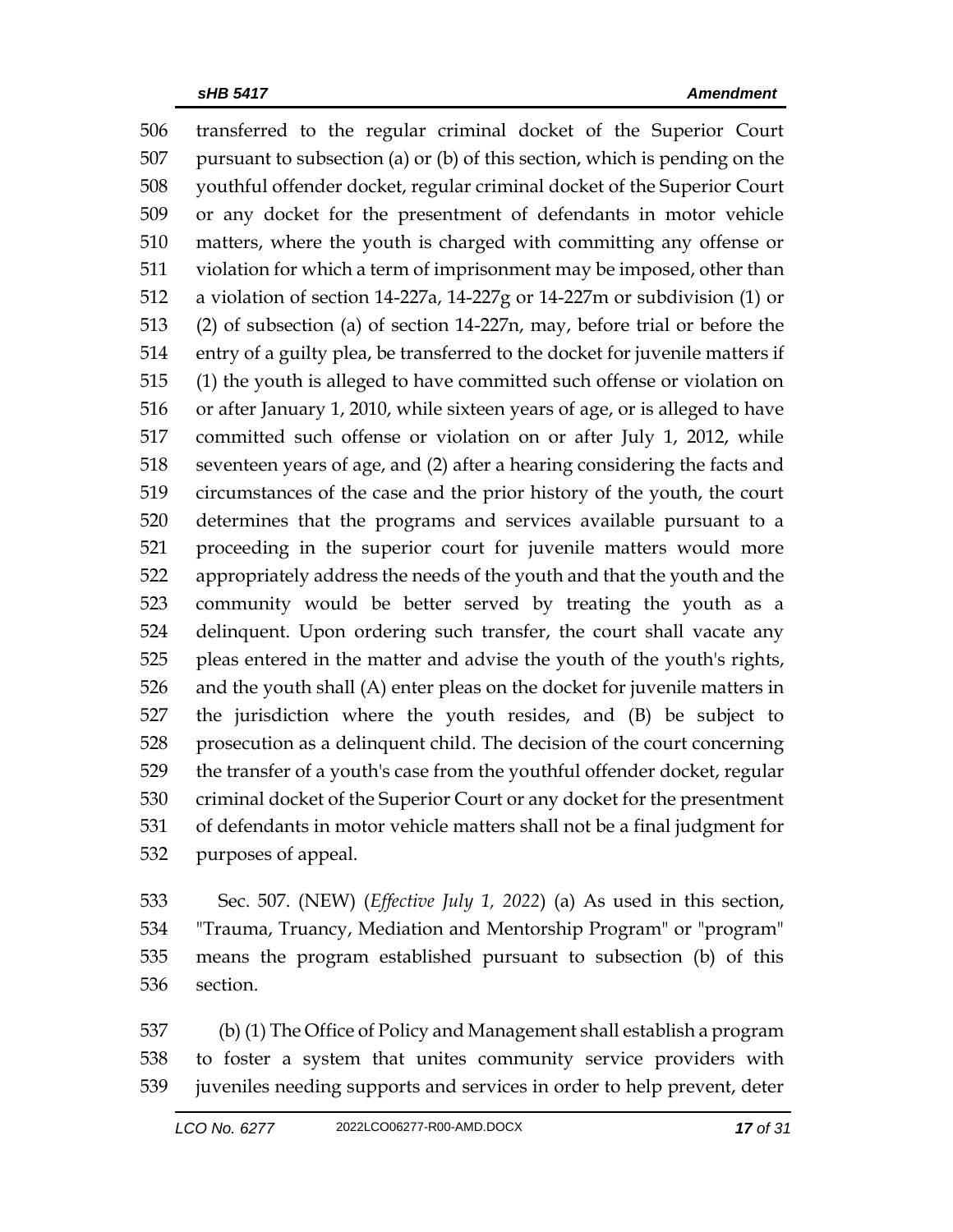and redirect juveniles from crime. Such service providers shall reduce or address trauma suffered by juveniles, including that evidenced in truant juveniles, mediate in order to prevent retaliatory crime and mentor and empower juveniles to ensure positive outcomes and positive life trajectories.

 (2) The chief elected official of any municipality participating in the program shall issue a request for proposals for the design and implementation of the program for such municipality.

 (3) A review board comprised of the Chief State's Attorney, the Chief Public Defender and the Commissioner of Children and Families, or their designees, and other stakeholders from the municipal and state level, as selected by the Secretary of the Office and Policy Management, shall select service providers in response to the request for proposals pursuant to subdivision (2) of this subsection to administer the program, which shall be funded by local, state, federal and private moneys. Such moneys shall be used for the administration and costs of the program, including, but not limited to, salaries, benefits and other compensation for any individuals hired by such service providers to administer the program.

 (c) Not later than January 1, 2024, and annually thereafter, any municipality that received state funding for the program during the previous calendar year shall submit a report, in accordance with the provisions of section 11-4a of the general statutes, to the joint standing committees of the General Assembly having cognizance of matters relating to the judiciary and appropriations and the budgets of state agencies. Such report shall detail (1) the number of individuals participating in the program during the previous calendar year, (2) any changes in the level of incidents of juvenile truancy or crime in the municipality, (3) an evaluation of the programs, services and activities undertaken as part of the program, (4) the costs of the program during the previous calendar year in both state and private dollars, and (5) any recommendations to expand the program.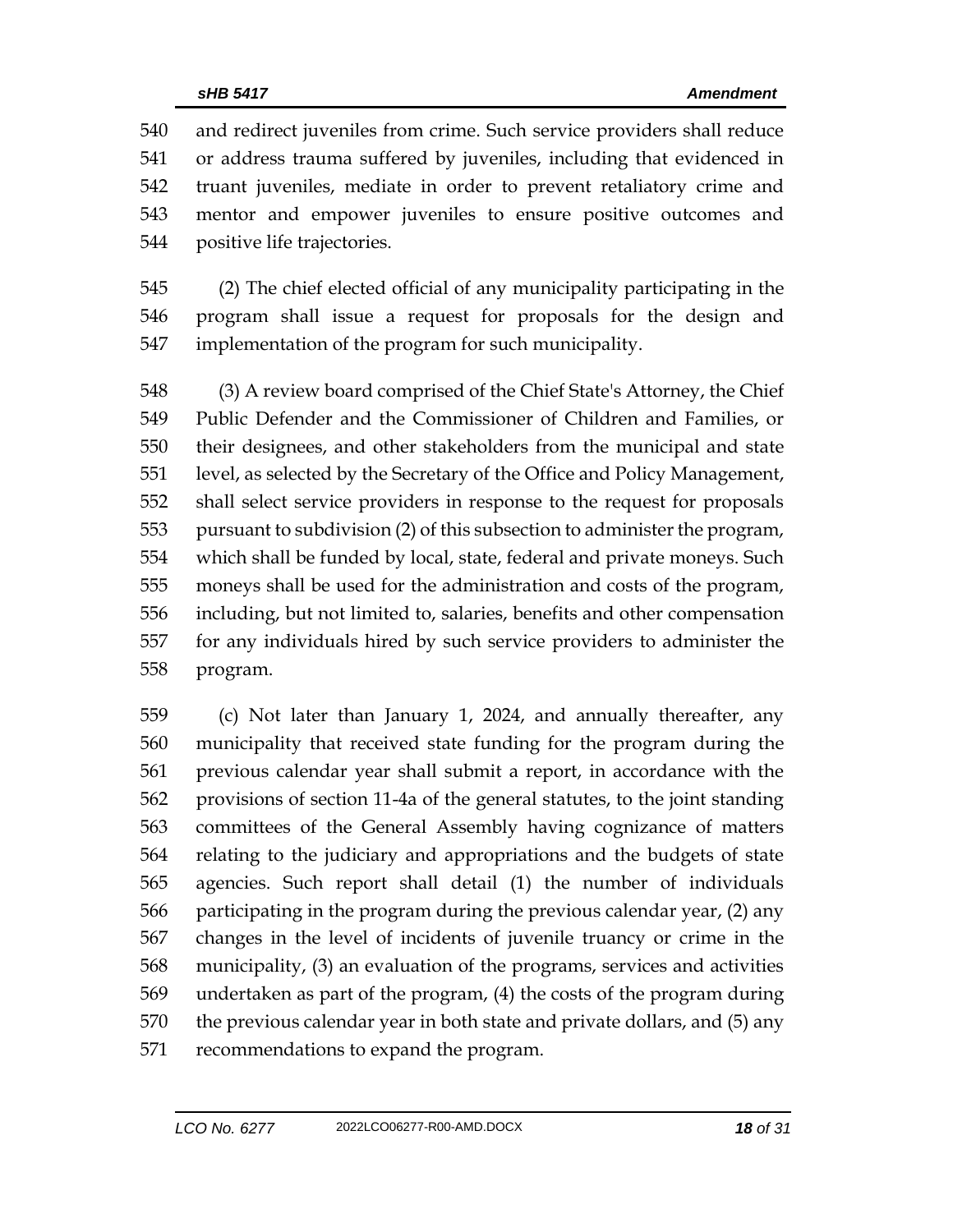Sec. 508. (NEW) (*Effective from passage*) (a) On or before January 1, 2023, the Board of Regents for Higher Education shall establish a pilot program for the purpose of recruiting individuals to pursue law enforcement careers at the state and local level. The pilot program shall be a partnership between universities and state and local law enforcement agencies that pairs criminal justice majors with law enforcement mentors. Upon graduation from the university, participating students shall be guaranteed a law enforcement position with at least one participating law enforcement agency. The board shall (1) prescribe the form and manner in which local and state law enforcement agencies and institutions of higher education may apply to the board to participate in the pilot program, and (2) establish the criteria to be used by the board in selecting agencies and institutions.

 (b) Any four-year public institution of higher education and any local or state law enforcement agency may apply to participate in the pilot program in the form and manner prescribed by the Board of Regents for Higher Education. Each institution and agency that is selected and chooses to participate in the pilot program shall enter into a memorandum of understanding and any other relevant agreement with the Board of Regents for Higher Education for the operation of the law enforcement officer pipeline pilot program. The Board of Regents for Higher Education may enter into memoranda of understanding and any other relevant agreement with local and state law enforcement agencies for the purposes of this section.

 (c) Not later than January 1, 2024, and annually thereafter, the president of the Board of Regents for Higher Education shall report, in accordance with the provisions of section 11-4a of the general statutes, to the joint standing committees of the General Assembly having cognizance of matters relating to higher education and employment advancement and public safety on the operation and effectiveness of the pilot program and any recommendations to expand the pilot program.

 Sec. 509. (NEW) (*Effective from passage*) Local and regional boards of education may expand or develop and offer as an elective credit for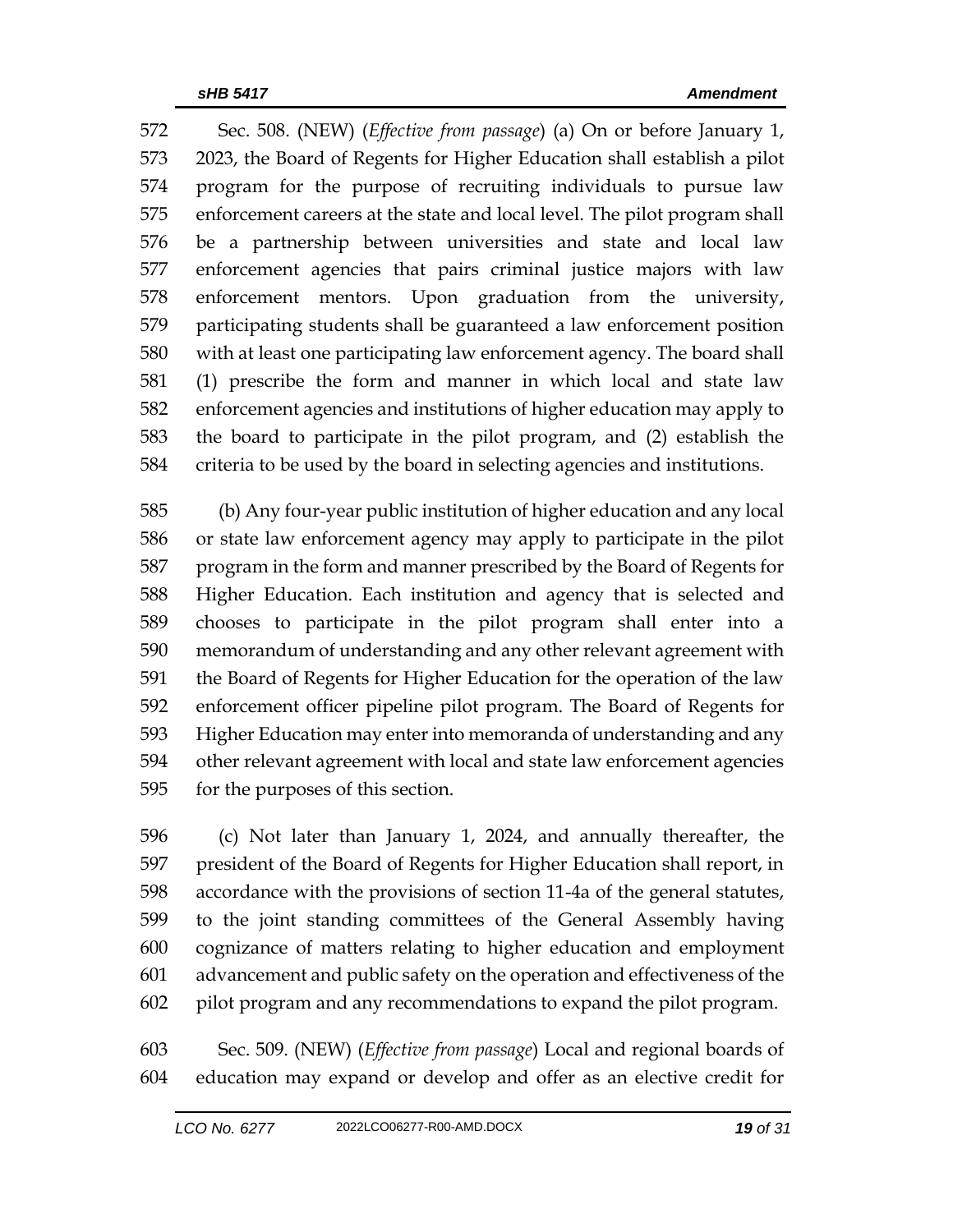purposes of section 10-221a of the general statutes an explorer program for students who have an interest in learning about law enforcement. Any high school participating in any such program shall work with a local or state law enforcement agency to ensure that students in such program are exposed to various aspects of law enforcement through training, activities and other experiences.

 Sec. 510. (NEW) (*Effective July 1, 2022*) The Office of Policy and Management shall, within available resources, administer a grant program to provide a grant-in-aid to any municipality approved for such a grant-in-aid by the office, for the costs associated with investigations and proactive policing by such municipality's law enforcement agency through the use of data-driven intelligence to prevent crime. Grants-in-aid awarded pursuant to this section may be used for the purpose of modernizing intelligence tools.

 Sec. 511. Subsection (b) of section 14-283a of the general statutes is repealed and the following is substituted in lieu thereof (*Effective October 1, 2022*):

 (b) (1) The Commissioner of Emergency Services and Public Protection, in conjunction with the Chief State's Attorney, the Police Officer Standards and Training Council, the Connecticut Police Chiefs Association and the Connecticut Coalition of Police and Correctional Officers, shall adopt, in accordance with the provisions of chapter 54, a uniform, state-wide policy for handling pursuits by police officers. Such 628 policy shall specify: (A) The conditions under which a police officer may engage in a pursuit and discontinue a pursuit, (B) alternative measures to be employed by any such police officer in order to apprehend any occupant of the fleeing motor vehicle or to impede the movement of such motor vehicle, including permitting the use of stop sticks or a similar tire-deflation device without requiring the officer to obtain prior authorization for such use for the purpose of preventing a crime or 635 reckless driving, (C) the coordination and responsibility, including control over the pursuit, of supervisory personnel and the police officer engaged in such pursuit, (D) in the case of a pursuit that may proceed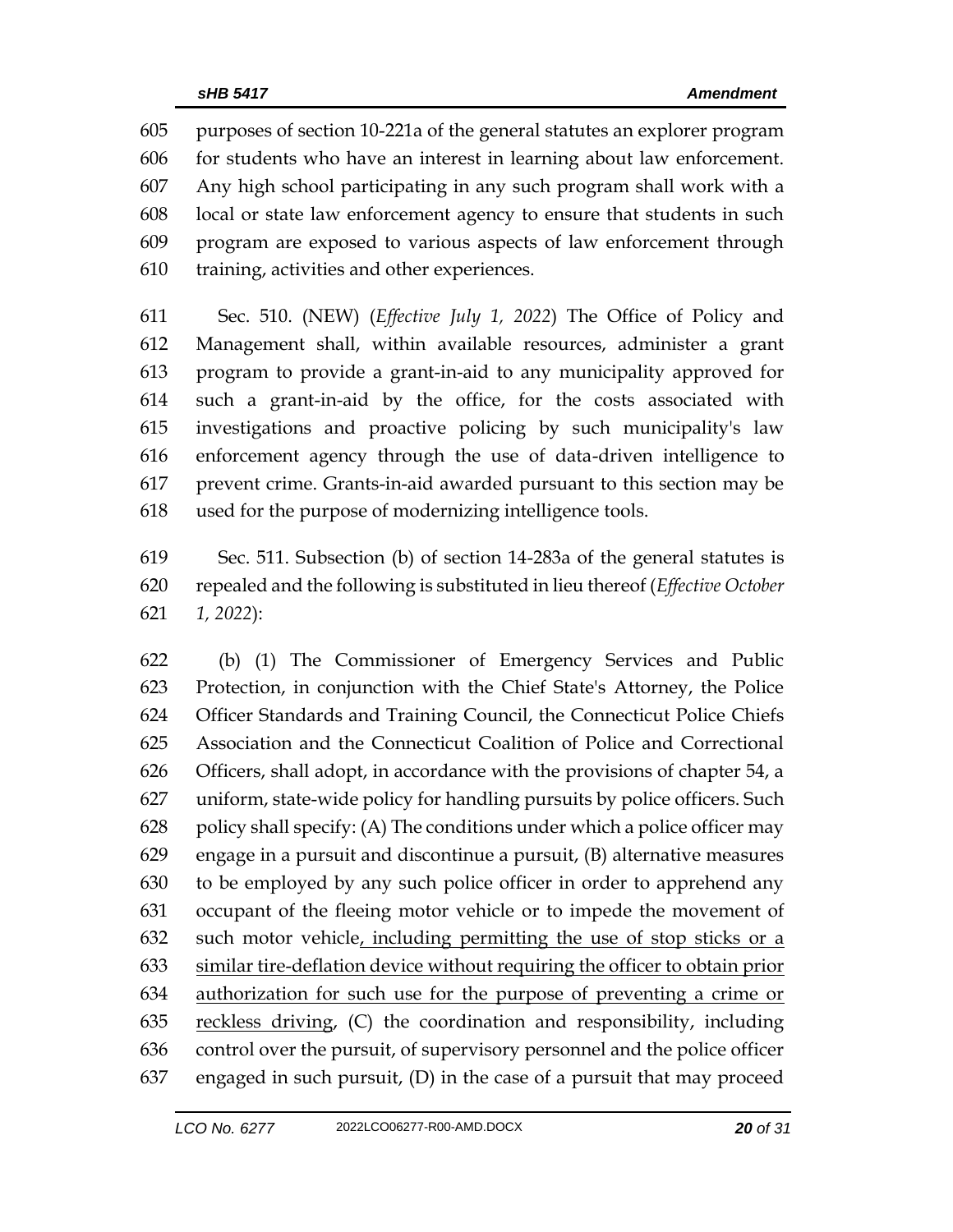and continue into another municipality, (i) the requirement to notify and the procedures to be used to notify the police department in such other municipality or, if there is no organized police department in such other municipality, the officers responsible for law enforcement in such other municipality, that there is a pursuit in progress, and (ii) the coordination and responsibility of supervisory personnel in each such 644 municipality and the police officer engaged in such pursuit,  $(E)$  the type and amount of training in pursuits, that each police officer shall undergo, which may include training in vehicle simulators, if vehicle simulator training is determined to be necessary, and (F) that a police officer immediately notify supervisory personnel or the officer in charge after the police officer begins a pursuit. The chief of police or Commissioner of Emergency Services and Public Protection, as the case may be, shall inform each officer within such chief's or said commissioner's department and each officer responsible for law enforcement in a municipality in which there is no such department of the existence of the policy of pursuit to be employed by any such officer and shall take whatever measures that are necessary to assure that each such officer understands the pursuit policy established.

 (2) Not later than January 1, 2021, and at least once during each five- year period thereafter, the Commissioner of Emergency Services and Public Protection, in conjunction with the Chief State's Attorney, the Police Officer Standards and Training Council, the Connecticut Police Chiefs Association and the Connecticut Coalition of Police and Correctional Officers, shall adopt regulations in accordance with the provisions of chapter 54, to update such policy adopted pursuant to subdivision (1) of this subsection.

 Sec. 512. Subsection (d) of section 52-571k of the 2022 supplement to the general statutes is repealed and the following is substituted in lieu thereof (*Effective October 1, 2022*):

 (d) (1) In any civil action brought under this section, governmental immunity shall **[**only**]** be a defense to a claim for damages, except when, at the time of the conduct complained of, the police officer **[**had an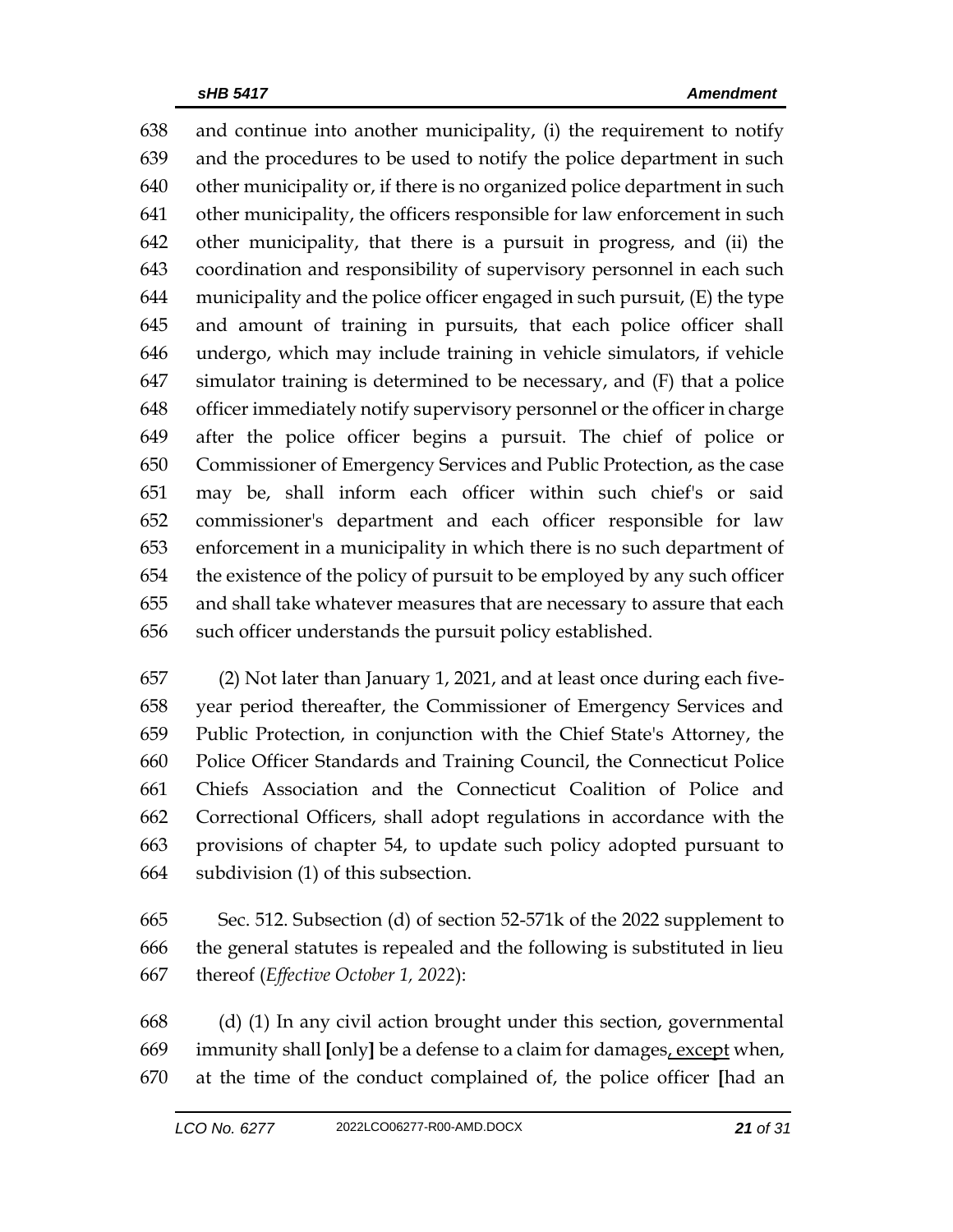objectively good faith belief that such officer's conduct did not violate the law. There shall be no interlocutory appeal of a trial court's denial of the application of the defense of governmental immunity**]** acted in a manner evincing extreme indifference to human life. Governmental immunity shall not be a defense in a civil action brought solely for equitable relief.

 (2) In any civil action brought under this section, the trier of fact may draw an adverse inference from a police officer's deliberate failure, in violation of section 29-6d, to record any event that is relevant to such action.

 Sec. 513. Section 54-33o of the general statutes is repealed and the following is substituted in lieu thereof (*Effective October 1, 2022*):

 (a) (1) No law enforcement official may ask an operator of a motor vehicle to conduct a search of a motor vehicle or the contents of the motor vehicle that is stopped by a law enforcement official solely for a motor vehicle violation, except as provided in subdivision (2) of this subsection.

 (2) Any search by a law enforcement official of a motor vehicle or the contents of the motor vehicle that is stopped by a law enforcement official solely for a motor vehicle violation shall be (A) based on probable cause, (B) solicited consent by the operator of the vehicle if the official has reasonable and articulable suspicion that weapons, contraband or other evidence of a crime is contained within the motor vehicle, provided such official complies with the provisions provided in subdivision (3) of this subsection, or **[**(B)**]** (C) after having received the unsolicited consent to such search from the operator of the motor vehicle in written form or recorded by body-worn recording equipment or a dashboard camera, each as defined in section 29-6d.

 (3) Any law enforcement official who solicits consent of an operator of a motor vehicle to search such vehicle shall, whether or not the consent is granted, complete a police report documenting the reasonable and articulable suspicion for the solicitation of consent, or the facts and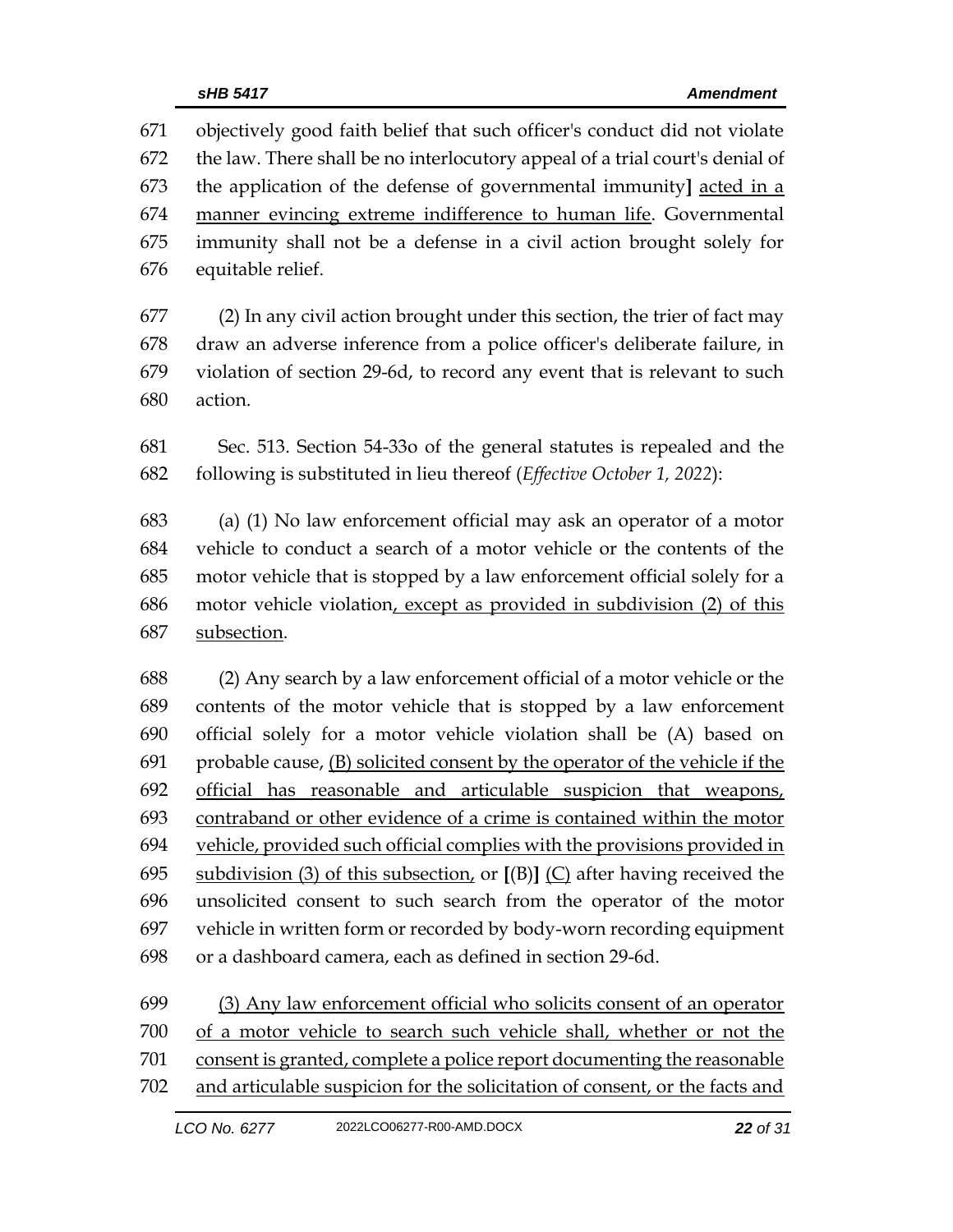circumstances that support the search being reasonably necessary to further an ongoing law enforcement investigation.

 (b) No law enforcement official may ask an operator of a motor vehicle to provide any documentation or identification other than an operator's license, motor vehicle registration, insurance identity card or other documentation or identification directly related to the stop, when the motor vehicle has been stopped solely for a motor vehicle violation, unless there exists probable cause to believe that a felony or misdemeanor offense has been committed or the operator has failed to produce a valid operator's license.

 Sec. 514. Subsection (a) of section 7-282e of the 2022 supplement to the general statutes is repealed and the following is substituted in lieu thereof (*Effective October 1, 2022*):

 (a) (1) Any police officer, as defined in section 7-294a, who while acting in such officer's law enforcement capacity, witnesses another police officer use what the witnessing officer objectively knows to be **[**unreasonable, excessive or**]** illegal use of force, shall intervene and attempt to stop such other police officer from using such force. Any such police officer who fails to intervene in such an incident may be prosecuted and punished for the same acts in accordance with the provisions of section 53a-8 as the police officer who used **[**unreasonable, excessive or**]** illegal force. The provisions of this subdivision do not apply to any witnessing officer who is operating in an undercover capacity at the time he or she witnesses another officer use **[**unreasonable, excessive or**]** illegal force.

 (2) Any police officer who witnesses another police officer use what the witnessing officer objectively knows to be **[**unreasonable, excessive or**]** illegal use of force or is otherwise aware of such use of force by another police officer shall report, as soon as is practicable, such use of force to the law enforcement unit, as defined in section 7-294a, that employs the police officer who used such force. Any police officer required to report such an incident who fails to do so may be prosecuted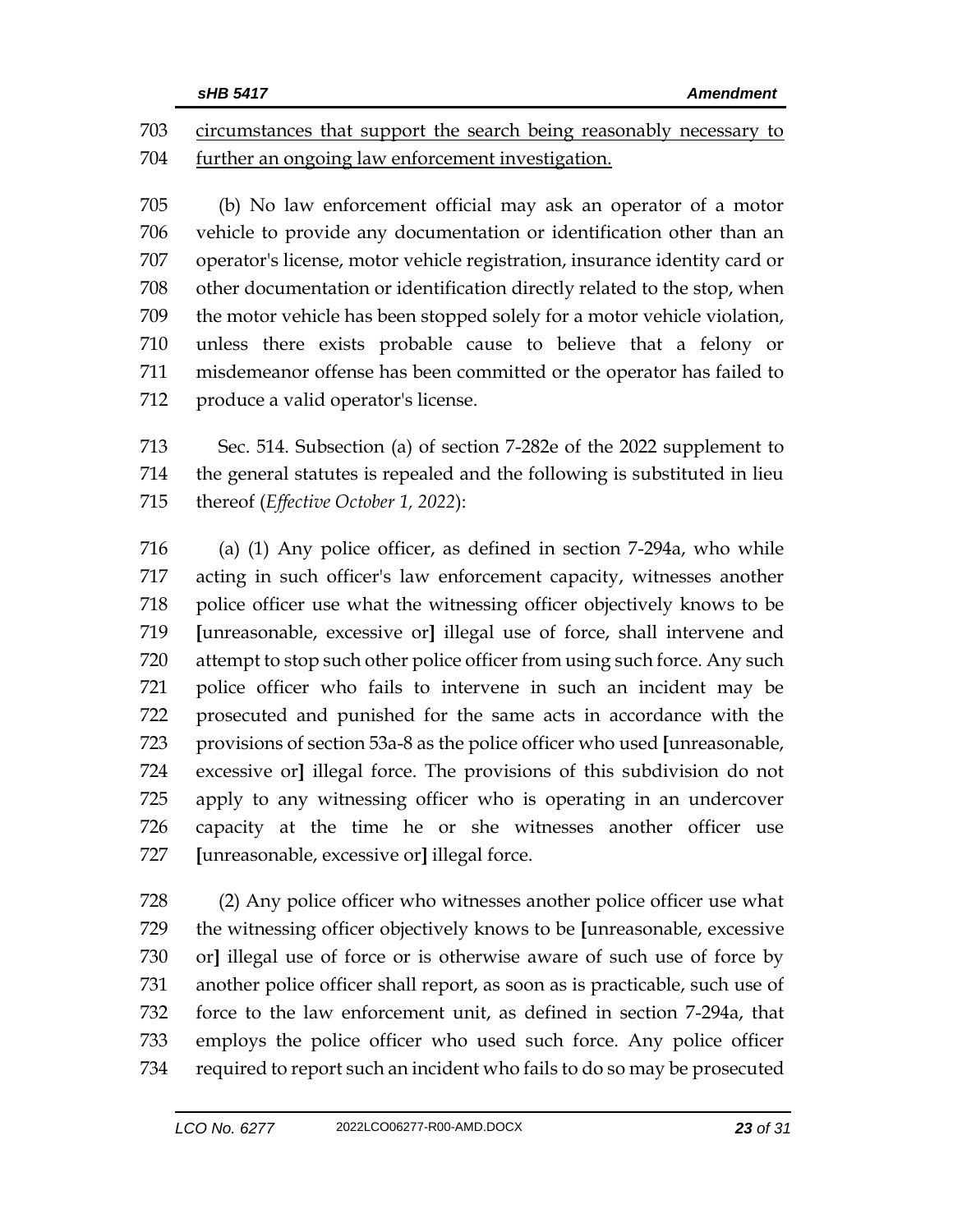and punished in accordance with the provisions of sections 53a-165 to 53a-167, inclusive.

 (3) No law enforcement unit employing a police officer who intervenes in an incident pursuant to subdivision (1) of this subsection or reports an incident pursuant to subdivision (2) of this subsection may take any retaliatory personnel action or discriminate against such officer because such police officer made such report and such intervening or reporting police officer shall be protected by the provisions of section 4- 61dd or section 31-51m, as applicable.

 Sec. 515. Subsection (c) of section 7-294d of the 2022 supplement to the general statutes is repealed and the following is substituted in lieu thereof (*Effective October 1, 2022*):

 (c) (1) The council may refuse to renew any certificate if the holder fails to meet the requirements for renewal of his or her certification.

 (2) The council may cancel or revoke any certificate if: (A) The certificate was issued by administrative error, (B) the certificate was obtained through misrepresentation or fraud, (C) the holder falsified any document in order to obtain or renew any certificate, (D) the holder has been convicted of a felony, (E) the holder has been found not guilty of a felony by reason of mental disease or defect pursuant to section 53a- 13, (F) the holder has been convicted of a violation of section 21a-279, (G) the holder has been refused issuance of a certificate or similar authorization or has had his or her certificate or other authorization cancelled or revoked by another jurisdiction on grounds which would authorize cancellation or revocation under the provisions of this subdivision, (H) the holder has been found by a law enforcement unit, pursuant to procedures established by such unit, to have used a firearm in an improper manner which resulted in the death or serious physical injury of another person, (I) the holder has been found by a law enforcement unit, pursuant to procedures established by such unit and considering guidance developed under subsection (g) of this section, to have engaged in conduct, **[**that undermines public confidence in law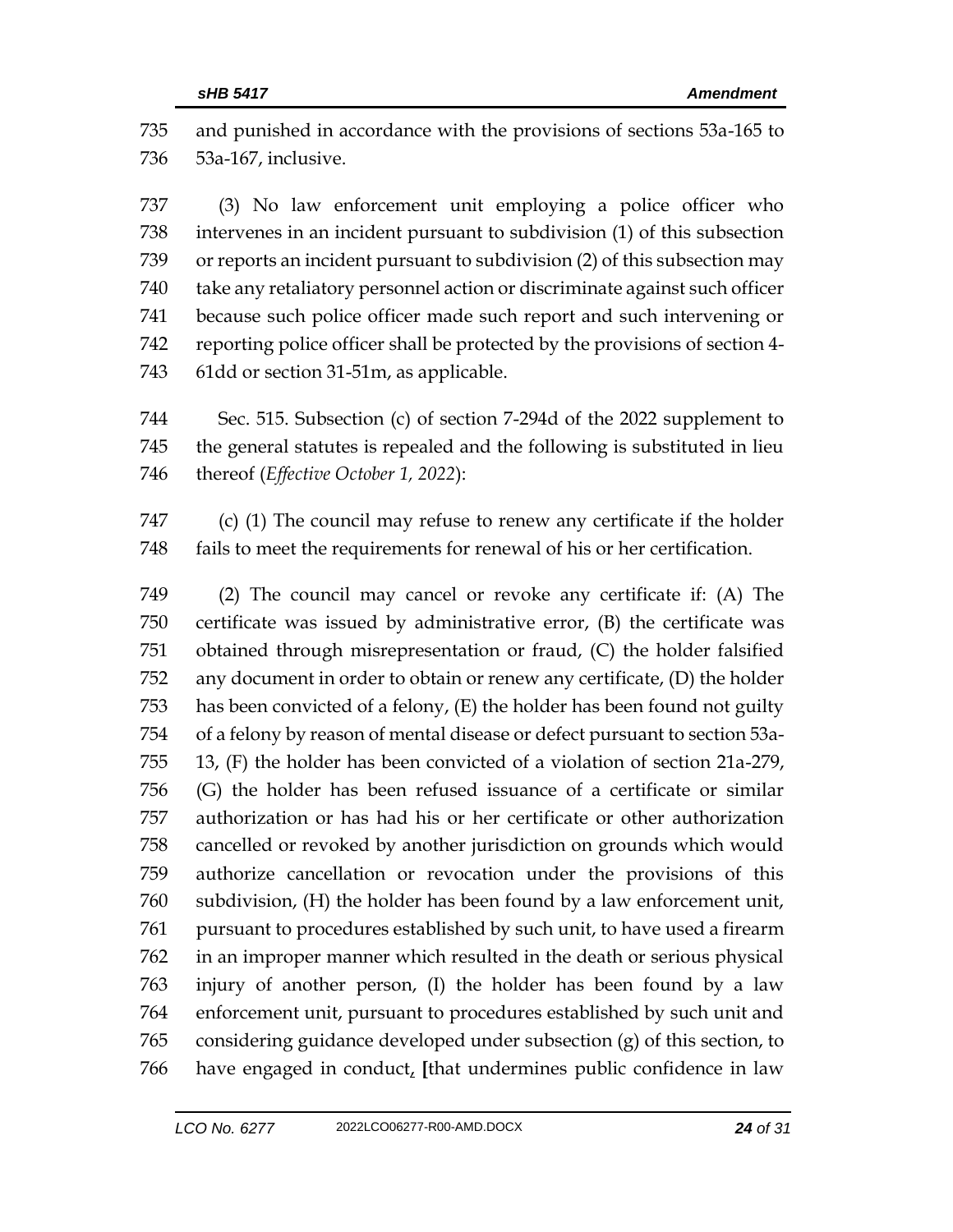enforcement,**]** including, but not limited to, discriminatory conduct, falsification of reports, issuances of orders that are not lawful orders or a violation of the Alvin W. Penn Racial Profiling Prohibition Act pursuant to sections 54-1*l* and 54-1m, provided, when evaluating any such conduct, the council considers such conduct engaged in while the holder is acting in such holder's law enforcement capacity or representing himself or herself to be a police officer to be more serious than such conduct engaged in by a holder not acting in such holder's law enforcement capacity or representing himself or herself to be a 776 police officer; (I) the holder has been found by a law enforcement unit, pursuant to procedures established by such unit, to have used physical force on another person in a manner that is excessive or used physical force in a manner found to not be justifiable after an investigation conducted pursuant to section 51-277a, or (K) the holder has been found by a law enforcement unit, pursuant to procedures established by such unit, to have committed any act that would constitute tampering with or fabricating physical evidence in violation of section 53a-155, perjury in violation of section 53a-156 or false statement in violation of section 53a-157b. Whenever the council believes there is a reasonable basis for suspension, cancellation or revocation of the certification of a police officer, police training school or law enforcement instructor, it shall give notice and an adequate opportunity for a hearing prior to such suspension, cancellation or revocation. Such hearing shall be conducted in accordance with the provisions of chapter 54. Any holder aggrieved by the decision of the council may appeal from such decision in accordance with the provisions of section 4-183. The council may cancel or revoke any certificate if, after a de novo review, it finds by clear and convincing evidence (i) a basis set forth in subparagraphs (A) to (G), inclusive, of this subdivision, or (ii) that the holder of the certificate 796 committed an act set forth in subparagraph  $(H)$ ,  $(I)$ ,  $(J)$  or  $(K)$  of this subdivision. In any such case where the council finds such evidence, but determines that the severity of an act committed by the holder of the certificate does not warrant cancellation or revocation of such holder's certificate, the council may suspend such holder's certification for a period of up to forty-five days and may censure such holder of the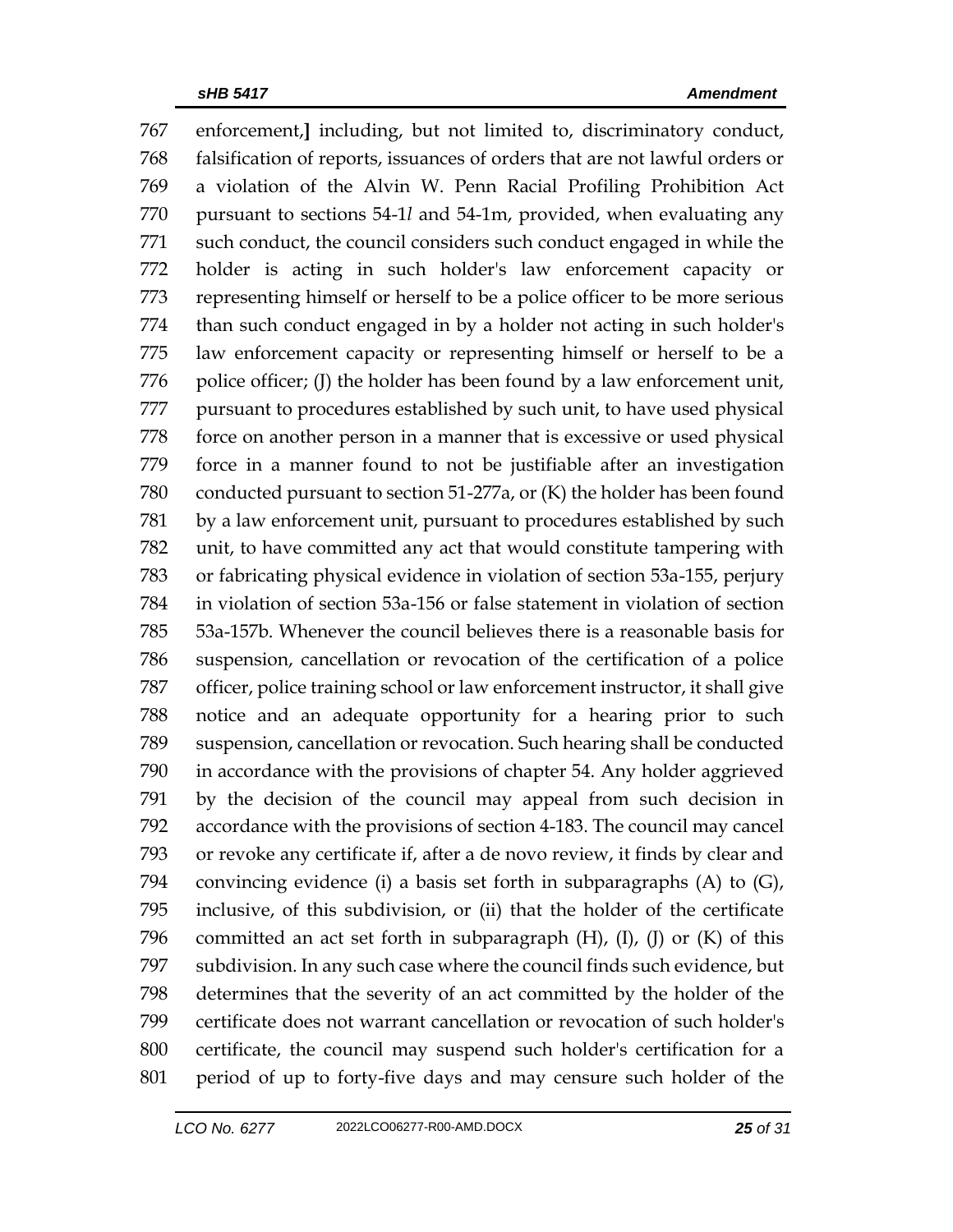certificate. Any police officer or law enforcement instructor whose certification is cancelled or revoked pursuant to this section may reapply for certification no sooner than two years after the date on which the cancellation or revocation order becomes final. Any police training school whose certification is cancelled or revoked pursuant to this section may reapply for certification at any time after the date on which such order becomes final. For purposes of this subdivision, a lawful order is an order issued by a police officer who is in uniform or has identified himself or herself as a police officer to the person such order is issued to at the time such order is issued, and which order is reasonably related to the fulfillment of the duties of the police officer who is issuing such order, does not violate any provision of state or federal law and is only issued for the purposes of (I) preventing, detecting, investigating or stopping a crime, (II) protecting a person or property from harm, (III) apprehending a person suspected of a crime, (IV) enforcing a law, (V) regulating traffic, or (VI) assisting in emergency relief, including the administration of first aid.

 Sec. 516. Subsection (g) of section 7-294d of the 2022 supplement to the general statutes is repealed and the following is substituted in lieu thereof (*Effective October 1, 2022*):

 (g) The council may develop and issue written guidance to law enforcement units concerning grounds for suspension, cancellation or revocation of certification. Such written guidance may include, but not be limited to, (1) reporting procedures to be followed by chief law enforcement officers for certificate suspension, cancellation or revocation, (2) **[**examples of conduct that undermines public confidence in law enforcement, (3)**]** examples of discriminatory conduct, and **[**(4)**]** (3) examples of misconduct while the certificate holder may not be acting in such holder's law enforcement capacity or representing himself or herself to be a police officer, but may be serious enough for suspension, cancellation or revocation of the holder's certificate. Such written guidance shall be available on the council's Internet web site.

Sec. 517. (NEW) (*Effective from passage*) (a) As used in this section,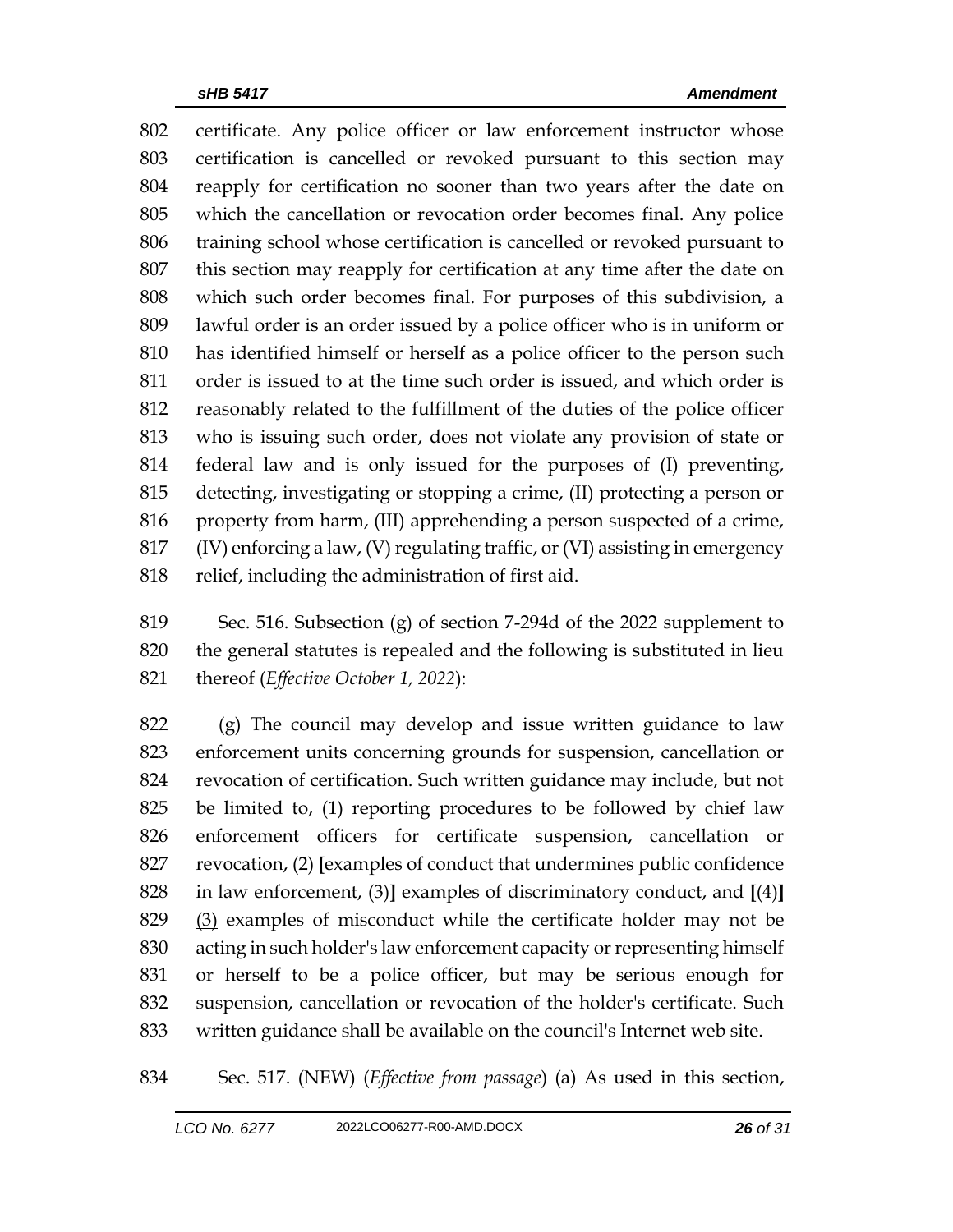"resident advisory board" means any board established pursuant to 42 USC 1437c-1(e).

 (b) There is established a housing authority resident quality of life improvement grant program for the purpose of providing funding for improvements to residential buildings. The program shall be administered by the Department of Housing.

 (c) The Commissioner of Housing shall, within available appropriations, award grants under the program based on applications submitted and evaluated as provided in this section. Such grants shall not exceed two hundred fifty thousand dollars in the aggregate per fiscal year.

 (d) The commissioner shall commence accepting applications for the grant program established pursuant to this section on October 1, 2022. Each resident advisory board may apply for a grant pursuant to this section by submitting an application to the department in the manner prescribed by the commissioner. Grants made under this section shall be used to provide an ongoing benefit, as determined by the commissioner, for residents of a residential building.

 (e) The commissioner may adopt regulations, in accordance with chapter 54 of the general statutes, to carry out the provisions of this section.

 Sec. 518. (*Effective from passage*) (a) There is established a task force to study the federal Housing Choice Voucher Program, 42 USC 1437f(o), and its implementation in the state. Such study shall include, but need not be limited to, an evaluation concerning any disparate impacts said program has on the development of at-risk children and youth or families.

(b) The task force shall consist of the following members:

 (1) The chairpersons and ranking members of the joint standing committee of the General Assembly having cognizance of matters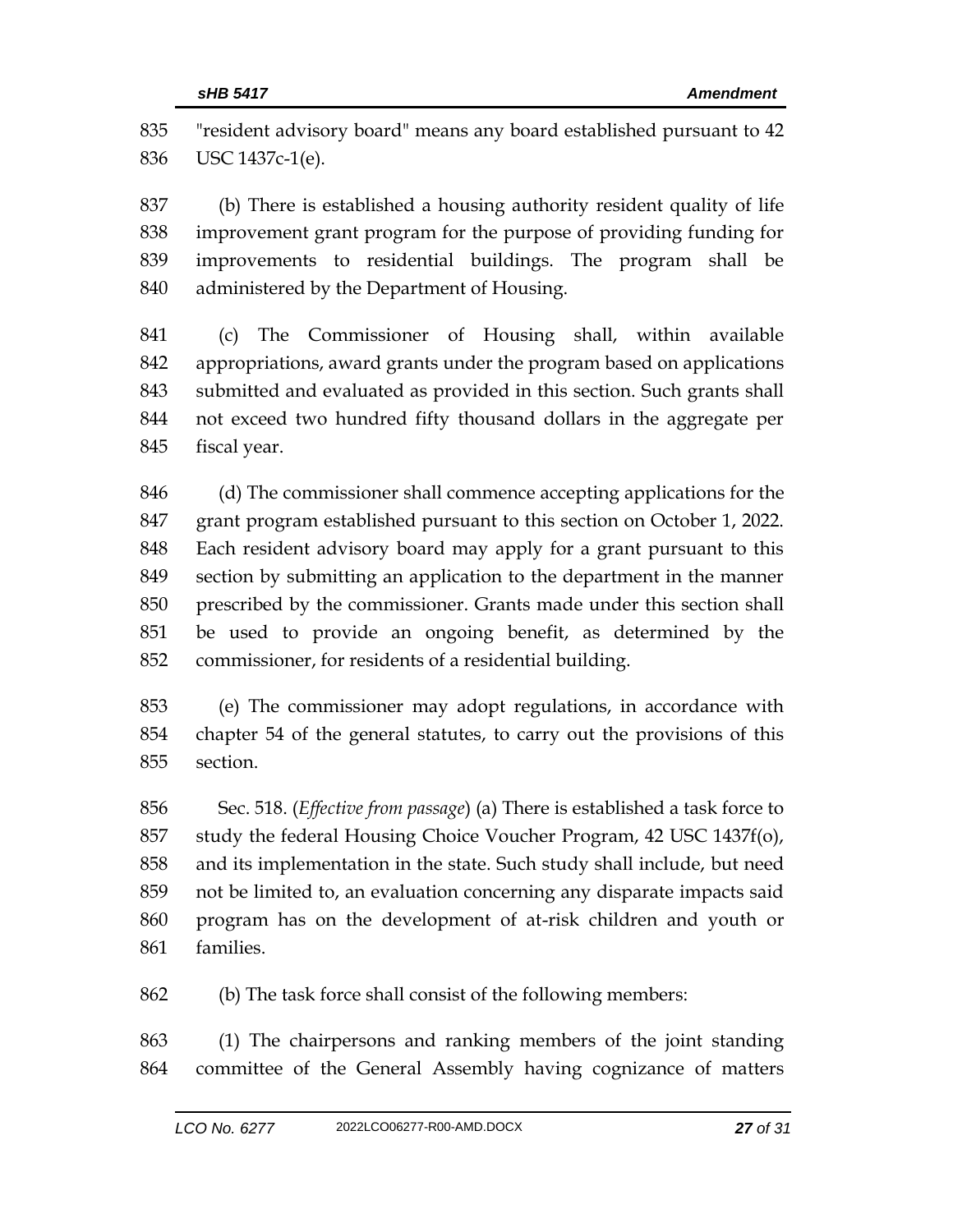| 865 | relating to housing, or their designees;                                     |  |  |
|-----|------------------------------------------------------------------------------|--|--|
| 866 | (2) One appointed by the president pro tempore of the Senate;                |  |  |
| 867 | (3) One appointed by the majority leader of the Senate;                      |  |  |
| 868 | (4) Two appointed by the minority leader of the Senate;                      |  |  |
| 869 | (5) One appointed by the speaker of the House of Representatives;            |  |  |
| 870 | (6) One appointed by the majority leader of the House of                     |  |  |
| 871 | Representatives; and                                                         |  |  |
| 872 | (7) Two appointed by the minority leader of the House of                     |  |  |
| 873 | Representatives.                                                             |  |  |
| 874 | (c) All initial appointments to the task force shall be made not later       |  |  |
| 875 | than thirty days after the effective date of this section. Any vacancy shall |  |  |
| 876 | be filled by the appointing authority.                                       |  |  |
| 877 | (d) The chairpersons of the task force shall consist of two members,         |  |  |
| 878 | one selected by the minority leader of the Senate from among the             |  |  |
| 879 | members of the task force and one selected by the speaker of the House       |  |  |
| 880 | of Representatives from among the members of the task force. Such            |  |  |
| 881 | chairpersons shall schedule the first meeting of the task force, which       |  |  |
| 882 | shall be held not later than sixty days after the effective date of this     |  |  |
| 883 | section.                                                                     |  |  |
| 884 | (e) The administrative staff of the joint standing committee of the          |  |  |
| 885 | General Assembly having cognizance of matters relating to housing            |  |  |
| 886 | shall serve as administrative staff of the task force.                       |  |  |
| 887 | (f) Not later than January 16, 2023, the task force shall submit a report    |  |  |
| 888 | on its findings and recommendations regarding the implementation of          |  |  |
| 889 | the federal Housing Choice Voucher Program in the state to the joint         |  |  |

 matters relating to housing, in accordance with the provisions of section 11-4a of the general statutes, and to the state's senators and

standing committee of the General Assembly having cognizance of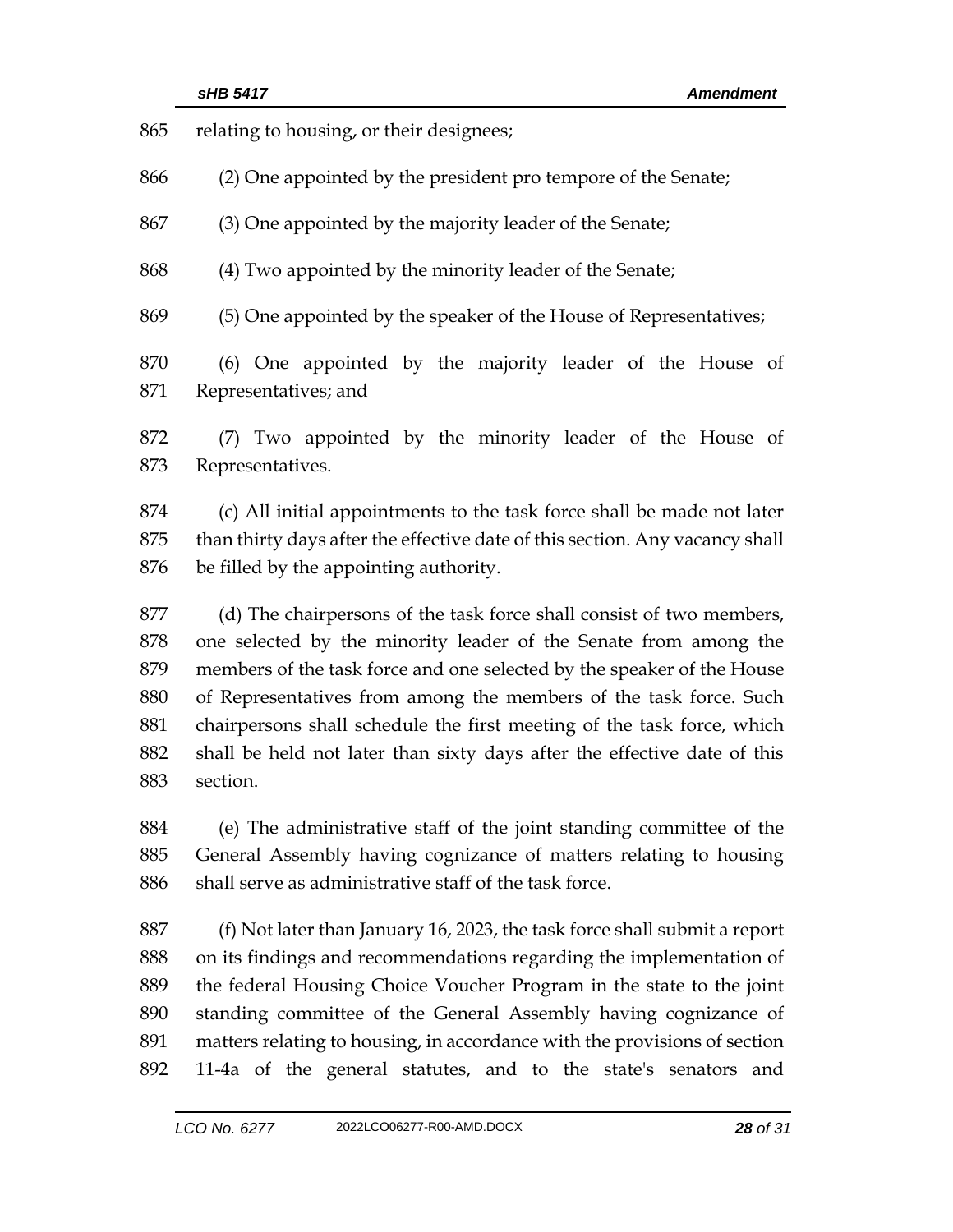representatives in Congress. The task force shall terminate on the date that it submits such report or January 16, 2023, whichever is later.

 Sec. 519. Subsections (a) and (b) of section 47a-6a of the general statutes are repealed and the following is substituted in lieu thereof (*Effective October 1, 2022*):

 (a) As used in this section, "address" means a location as described by the full street number, if any, the street name, the city or town, and the state, and not a mailing address such as a post office box, "dwelling unit" means any house or building, or portion thereof, which is rented, leased or hired out to be occupied, or is arranged or designed to be occupied, or is occupied, as the home or residence of one or more persons, living independently of each other, and doing their cooking upon the premises, and having a common right in the halls, stairways or yards, "agent in charge" means one who manages real estate, including, but not limited to, the collection of rents and supervision of property, "controlling participant" means **[**an individual or entity that exercises day-to-day financial or operational control**]** a natural person who is not a minor and who, directly or indirectly and through any contract, arrangement, understanding or relationship exercises substantial control of, or owns greater than twenty-five per cent of, a corporation, partnership, trust or other legally recognized entity owning rental real property in the state, and "project-based housing provider" means a property owner who contracts with the United States Department of Housing and Urban Development to provide housing to tenants under 917 the federal Housing Choice Voucher Program, 42 USC 1437f(o).

 (b) Any municipality may require the nonresident owner or project- based housing provider of occupied or vacant rental real property to **[**maintain on file in the office of**]** report to the tax assessor, or other municipal office designated by the municipality, the current residential address of the nonresident owner or project-based housing provider of such property, if the nonresident owner or project-based housing provider is an individual, or the current residential address of the agent in charge of the building, if the nonresident owner or project-based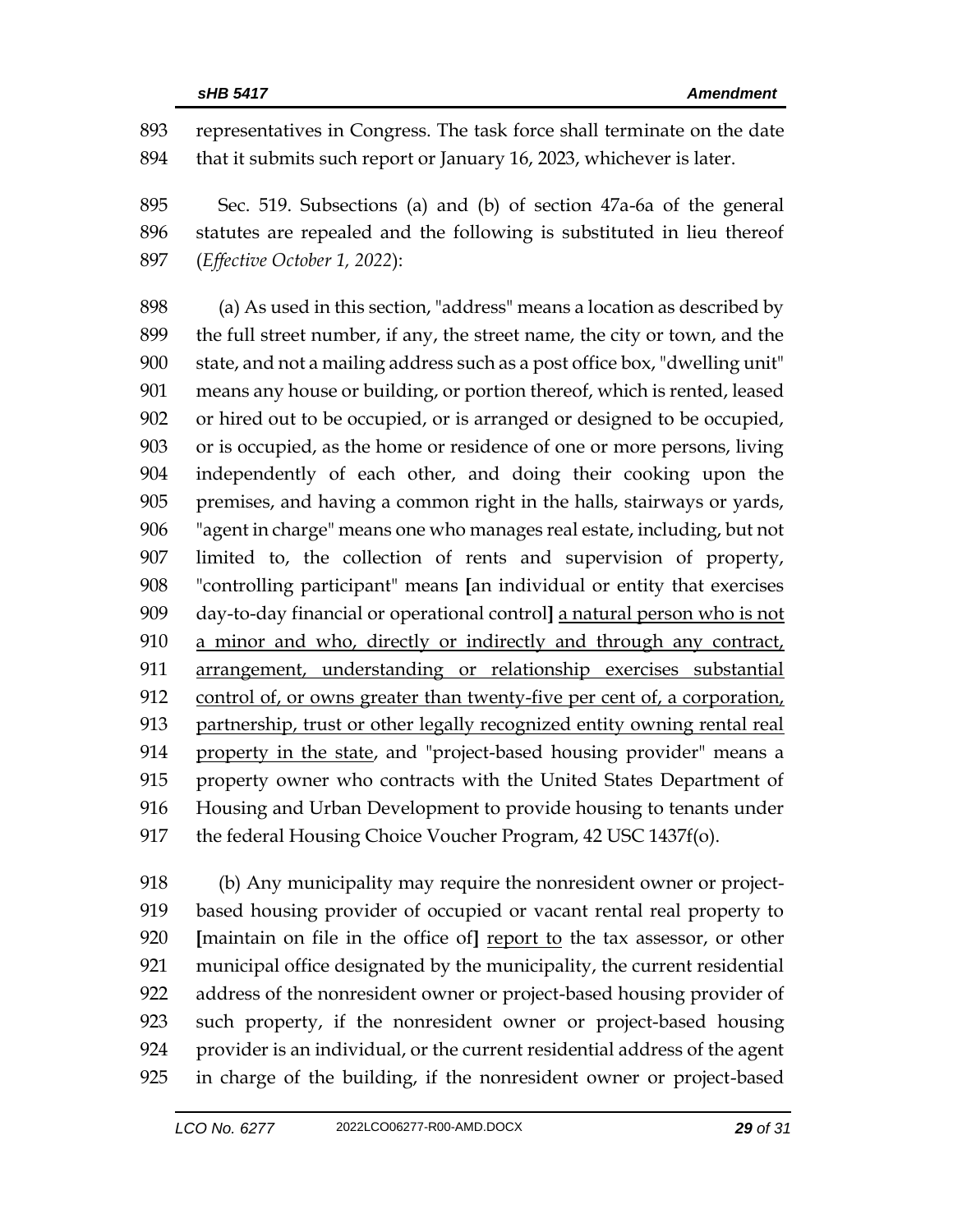housing provider is a corporation, partnership, trust or other legally recognized entity owning rental real property in the state. **[**In the case of a**]** If the nonresident owners or project-based housing **[**provider, such information**]** providers are a corporation, partnership, trust or other 930 legally recognized entity owning rental real property in the state, such report shall also include identifying information and the current residential address of each controlling participant associated with the property. **[**, except that, if such controlling participant is a corporation, partnership, trust or other legally recognized entity, the project-based housing provider shall include the identifying information and the current residential address of an individual who exercises day-to-day financial or operational control of such entity.**]** If such residential address changes, notice of the new residential address shall be provided by such nonresident owner, project-based housing provider or agent in charge of the building to the office of the tax assessor or other designated municipal office not more than twenty-one days after the date that the address change occurred. If the nonresident owner, project-based housing provider or agent fails to file an address under this section, the address to which the municipality mails property tax bills for the rental real property shall be deemed to be the nonresident owner, project- based housing provider or agent's current address. Such address may be used for compliance with the provisions of subsection (c) of this section."

| This act shall take effect as follows and shall amend the following |                            |             |  |  |  |
|---------------------------------------------------------------------|----------------------------|-------------|--|--|--|
| sections:                                                           |                            |             |  |  |  |
|                                                                     |                            |             |  |  |  |
| Sec. 501                                                            | October 1, 2022            | $10-220p$   |  |  |  |
| Sec. 502                                                            | October 1, 2022            | New section |  |  |  |
| Sec. 503                                                            | July 1, 2022               | 10a-173     |  |  |  |
| Sec. 504                                                            | January 1, 2023, and       | 12-217g     |  |  |  |
|                                                                     | applicable to income years |             |  |  |  |
|                                                                     | commencing on or after     |             |  |  |  |
|                                                                     | January 1, 2023            |             |  |  |  |
| Sec. 505                                                            | July 1, 2022               | $10-21k$    |  |  |  |
| Sec. 506                                                            | October 1, 2022            | 46b-127     |  |  |  |
| Sec. 507                                                            | July 1, 2022               | New section |  |  |  |